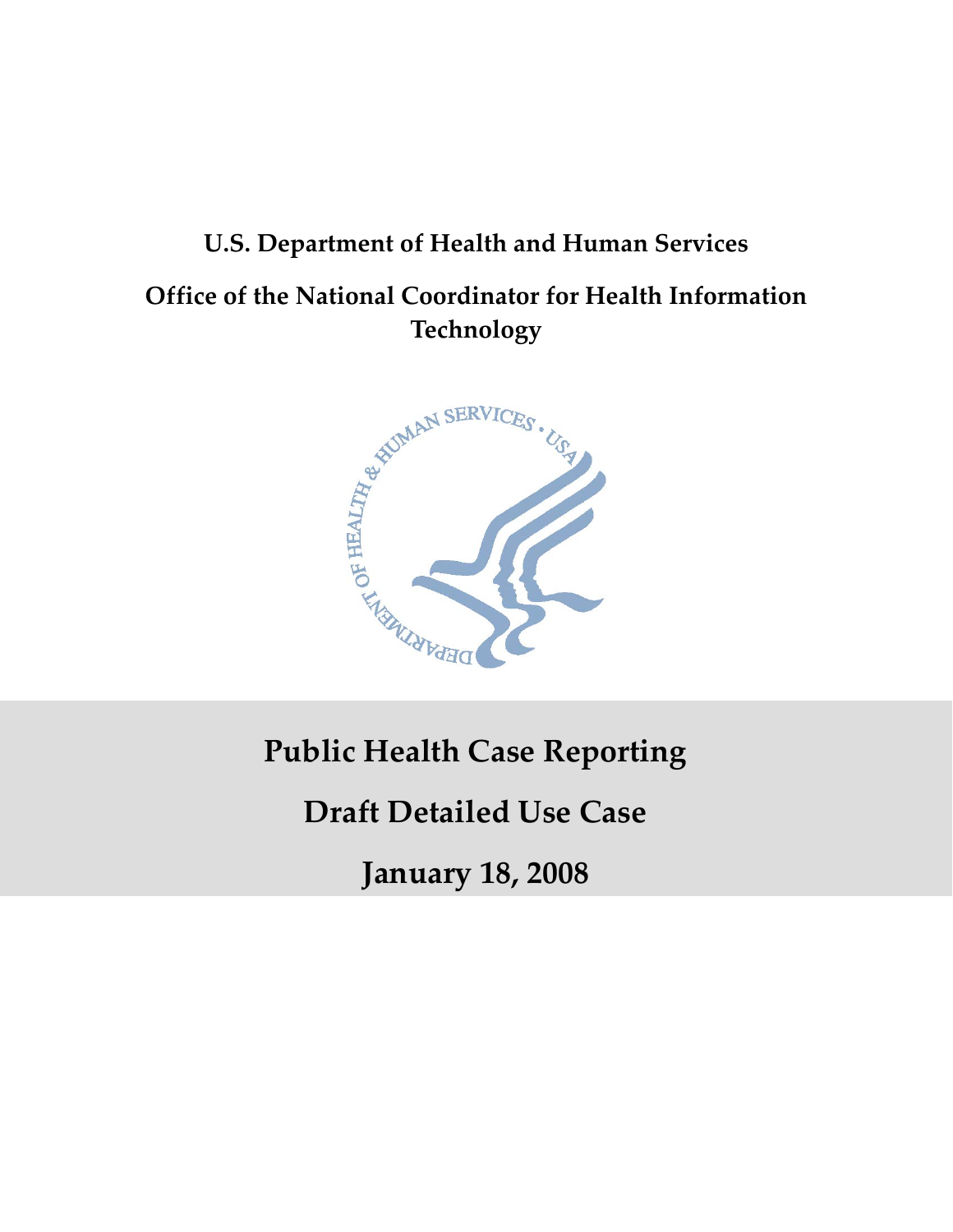

### **Table of Contents**

| 1.0 |  |
|-----|--|
| 2.0 |  |
| 3.0 |  |
| 4.0 |  |
| 5.0 |  |
| 6.0 |  |
| 7.0 |  |
| 8.0 |  |
| 9.0 |  |
|     |  |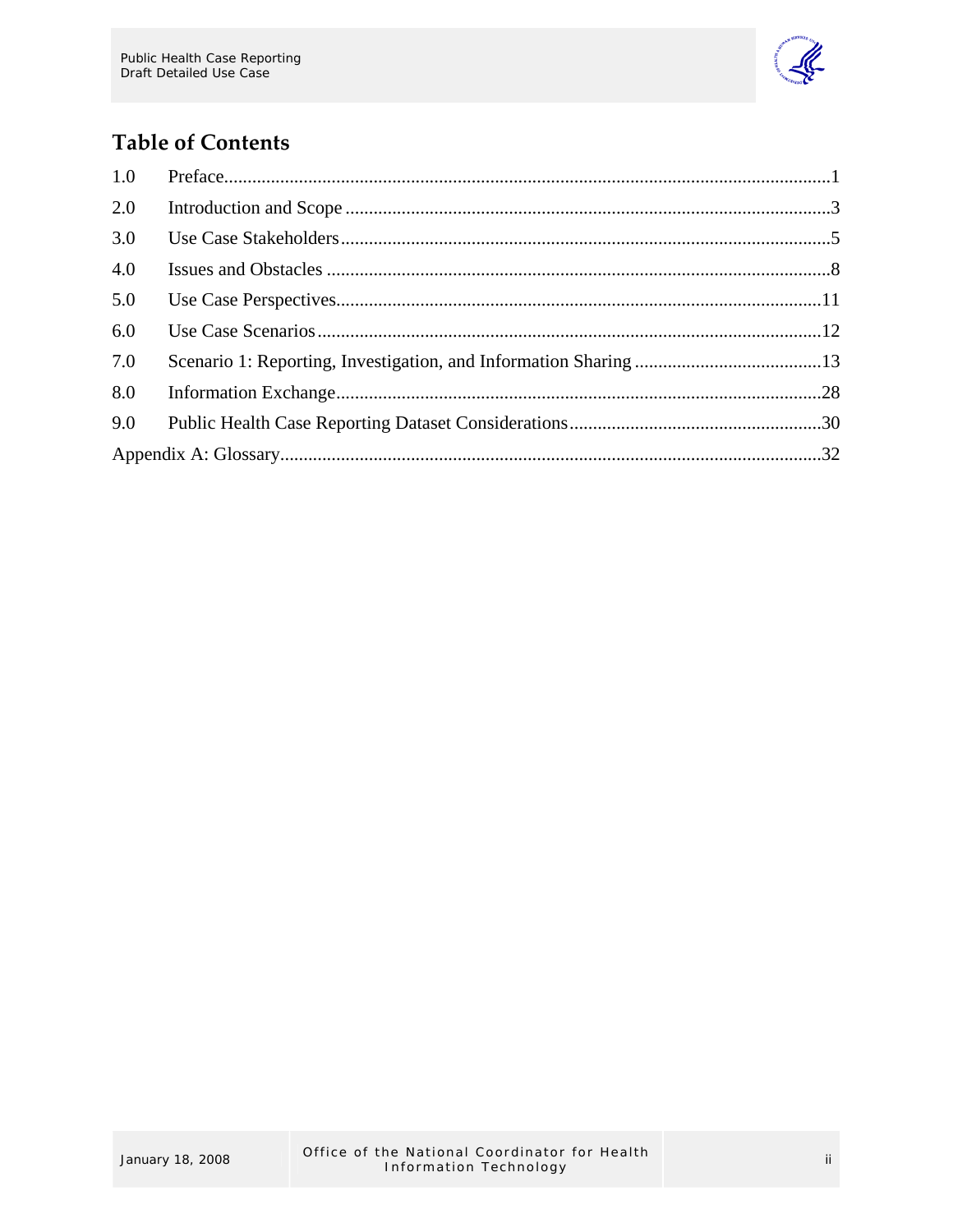

## **List of Figures**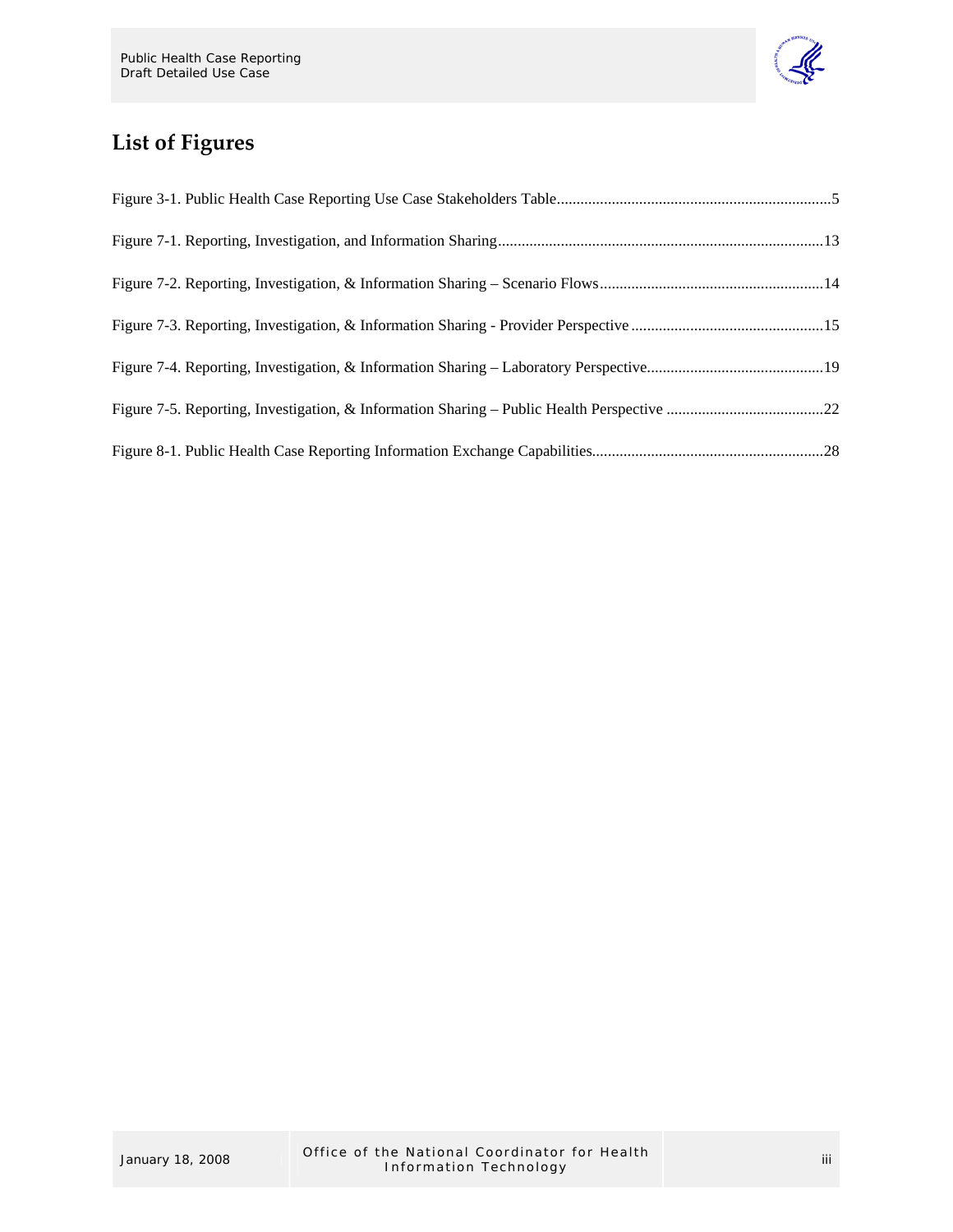

### <span id="page-3-0"></span>**1.0 Preface**

Use cases developed for the American Health Information Community (AHIC) are based on the priorities expressed by the AHIC, which include needs expressed by the AHIC Workgroups. These high-level use cases focus on the needs of many individuals, organizations, and systems rather than the development of a specific software system. The use cases describe involved stakeholders, information flows, issues, and system needs that apply to the multiple participants in these arenas.

The use cases strive to provide enough detail and context for standards harmonization, certification considerations, architecture specifications and detailed policy discussions to advance the national health information technology (HIT) agenda. These high-level use cases focus, to a significant degree, on the exchange of information between organizations and systems rather than the internal activities of a particular organization or system.

During the January 2007 AHIC meeting, nine priority areas (representing over 200 identified AHIC and AHIC workgroup detailed issues and needs) were discussed and considered. Three of these areas (Consumer Access to Clinical Information, Medication Management, and Quality) were selected for use case development and the final 2007 Detailed Use Cases were published in June, 2007.

The remaining six priority areas from the January 2007 AHIC meeting (Remote Monitoring, Patient-Provider Secure Messaging, Personalized Healthcare, Consultations & Transfers of Care, Public Health Case Reporting, and Immunizations & Response Management) are now being developed into the 2008 Use Cases which will be processed in the national HIT agenda activities in 2008.

The 2008 Use Cases are being developed by the Office of the National Coordinator for Health Information Technology (ONC) with opportunities for review and feedback by interested stakeholders within both the private and public sectors. To facilitate this process, the use cases are being developed in two stages:

- The **Prototype Use Cases** describe the candidate workflows for the use case at a high level, and facilitate initial discussion with stakeholders; and
- The **Detailed Use Cases** document all of the events and actions within the use case at a detailed level.

This document is the Draft Detailed Use Case. Feedback received on the Prototype Use Case has been considered and incorporated where applicable into this document.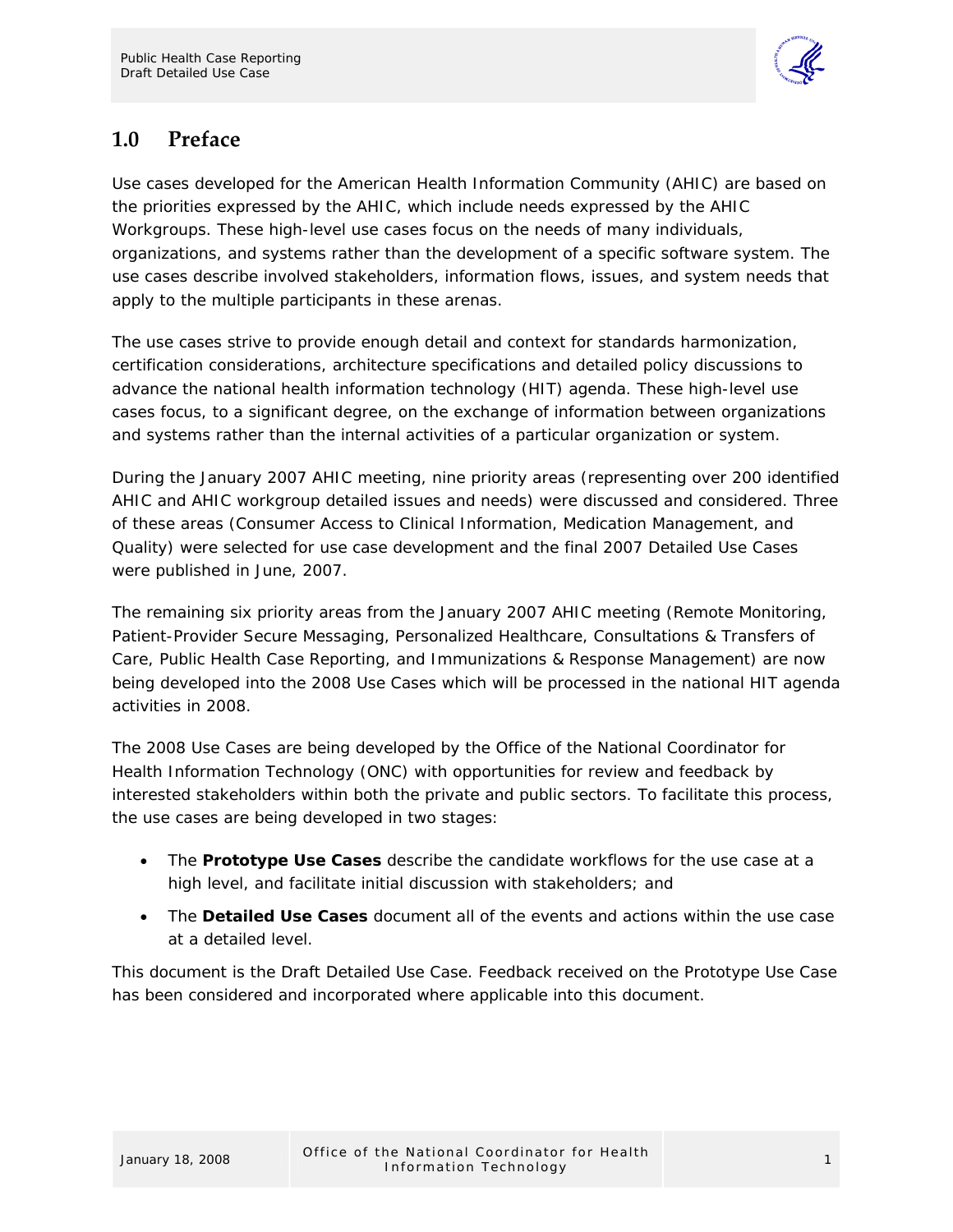

This Draft Detailed Use Case is divided into the following sections:

- Section 2.0, Introduction and Scope, describes the priority needs identified by one or more AHIC workgroups and includes draft decisions made regarding the scope of the use case.
- Section 3.0, Use Case Stakeholders, describes individuals and organizations that participate in activities related to the use case and its components.
- Section 4.0, Issues and Obstacles, describes issues or obstacles which may need to be resolved in order to achieve the capabilities described in the use case.
- Section 5.0, Use Case Perspectives, describes how the use case combines similar roles (or actors) to describe their common needs and activities. The roles are intended to describe functional roles rather than organizations or physical entities.
- Section 6.0, Use Case Scenarios, describes how various perspectives interact and exchange information within the context of a workflow. Use case scenarios provide a context for understanding information needs and are not meant to be prescriptive.
- Sections 7.0 Provides a greater level of detail for each scenario and include information flows. Specific events and actions for each perspective and scenario are presented and discussed. These are also not intended to be prescriptive.
- Section 8.0, Information Exchange, describes the role of information exchange in the use case at a high level.
- Section 9.0, Dataset Considerations, identifies specific information opportunities relevant to this use case that may support future standardization and harmonization activities.
- Appendix A, the Glossary, provides draft descriptions of key concepts and terms contained in the draft detailed use case.

Following receipt of feedback from interested stakeholders, ONC will develop a final detailed use case.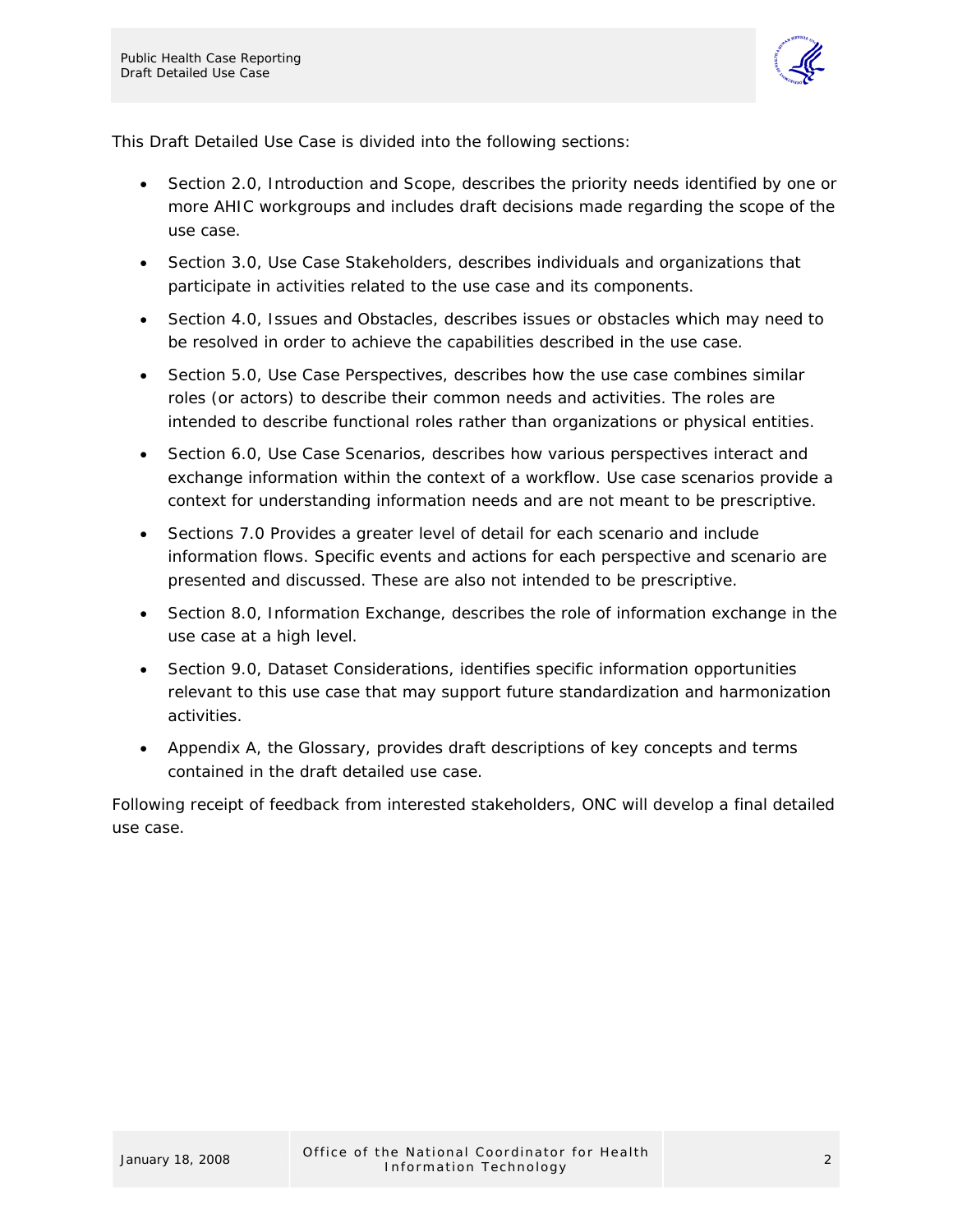

### <span id="page-5-0"></span>**2.0 Introduction and Scope**

In January 2007, AHIC approved a recommendation to develop a use case addressing population health as it applies to Public Health Case (PH Case) Reporting and some aspects of Adverse Event (AE) Reporting, including AEs associated with post-market medications and vaccines. Specifically, the use case focuses on the utilization of Electronic Health Records (EHRs), Laboratory Information Systems (LISs), and other systems in the identification and reporting of possible PH Cases and AEs.

Population health can be enhanced through electronic public health case and adverse event reporting to local, state, tribal, territorial, and federal public health organizations, and other entities performing public health functions. Population health can be advanced by the integration of public health systems with EHRs, LISs and electronic communication between providers and public health entities as well as the advancement of capabilities for possible and confirmed case and adverse event management. Leveraging electronic clinical information to address public health data needs can also support providers in their decision making. Specifically, providers may benefit from having access to decision support that is informed by current population health data and having the capabilities to be alerted to the status in their communities of notifiable conditions, possible AEs and other population health concerns.

Providers and public health will benefit from having the ability to electronically exchange PH Case and AE information among clinical EHR systems and Public Health systems.

- Public Health will benefit from having the ability to integrate, pre-determined case criteria, and automated case reporting mechanisms into EHR systems and LISs.
- Providers and public health will benefit from having the ability to automate the process to prompt a provider of the need to report a possible and/or confirmed PH Case and/or AE, based on the presence of clinical data in the EHR, LIS, or potentially other sources of information. These capabilities support the automation of the reporting process from providers to the public health entities.
- Providers will benefit from population-level information being integrated with decision support.

One of the goals of AHIC is to establish a pathway, based on common data and technical standards, that facilitates and incorporates interoperable, predetermined case criteria and event reporting specifications into EHRs and/or other tools to support the defining, reporting and management of cases and adverse events of public health importance. This use case was developed to support the various stakeholders who are active in the development and implementation of EHRs and also those facilitating health information exchange activities, including those engaged in activities related to standards, interoperability, harmonization, architecture, policy development, and certification. These stakeholders include The Centers for Disease Control (CDC) and the Council of State and Territorial Epidemiologists (CSTE)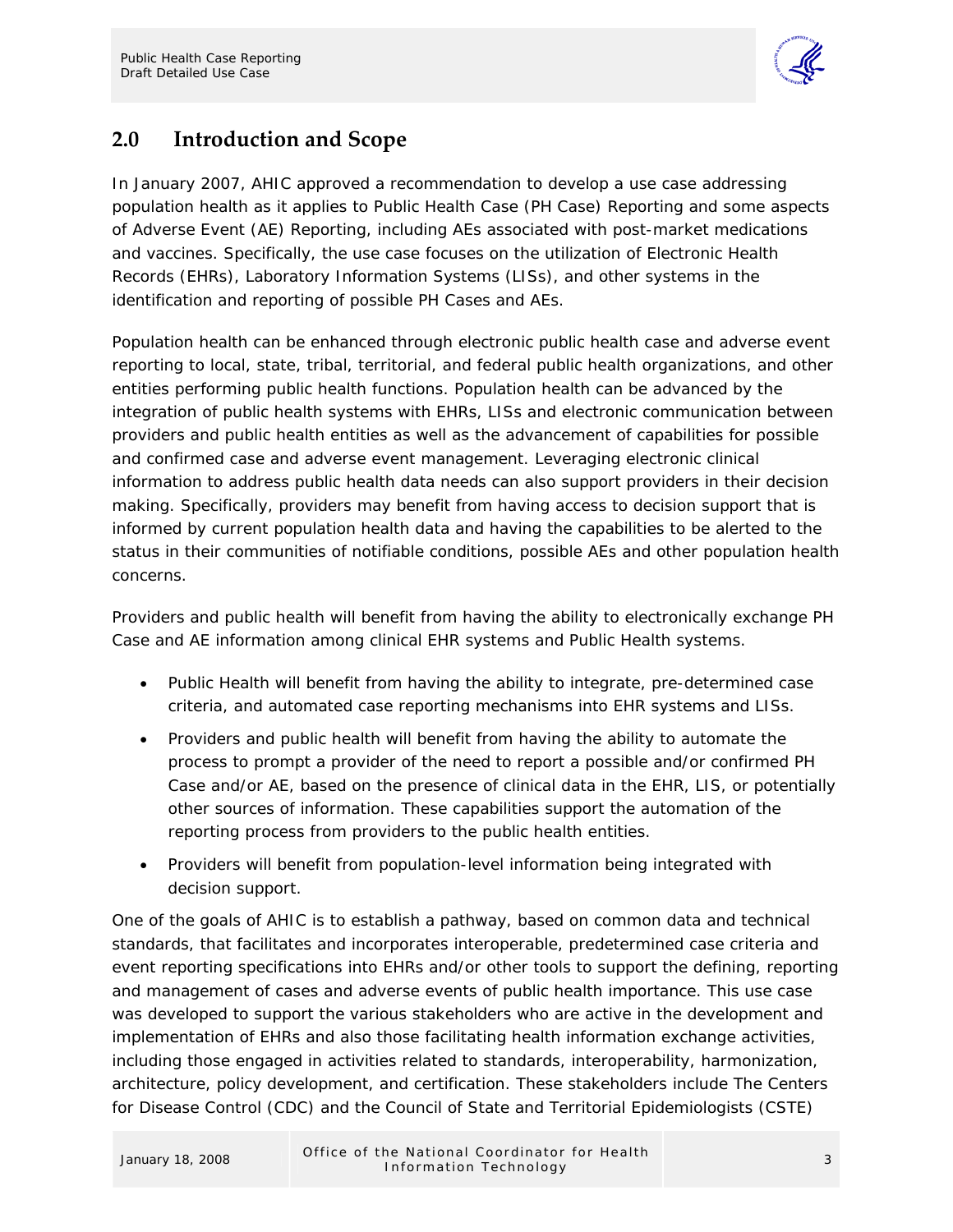

which were asked by AHIC to collaboratively : 1.) Identify a minimum set of common data elements for electronic messaging used to report a notifiable condition from a healthcare provider [and health information exchange entities] to (and across) health jurisdiction(s), 2.) identify a list of disease specific data elements for initial conditions including: (Anthrax, Hepatitis B, Tuberculosis, and Tularemia), and 3.) develop and document the process for the future identification of disease specific data elements for all conditions.

This Draft Detailed Public Health Case Reporting Use Case focuses on the exchange of population health information between laboratories, providers, and public health and describes the following scenario:

- **Reporting, Investigation, and Information Sharing.** Pre-determined PH Case criteria and AE reporting specifications are utilized by providers and laboratories in the reporting of possible and/or confirmed PH Cases/AEs. As appropriate, Public Health may request and receive various types of information when performing their investigations including: PH Case/AE reports and information, additional information pertaining to i.e. – subject data, health event, clinical data, methods of conveyance, exposure information, initial monitoring, follow-up, and management/treatment information.
- This information is utilized by public health to confirm public health cases and adverse events, to develop and refine case definitions or AE detection or reporting criteria, and to estimate and manage the resulting impact. Information exchanges among public health entities as well as provider-to-provider communication may also occur, assisting public health and providers in better understanding the public health environment.

There are associations between the scenarios in this use case and the scenarios in the 2008 Draft Detailed Immunizations and Response Management Use Case.

This use case assumes the developing presence of electronic systems such as EHRs, LISs and other local or web-based solutions supporting providers, laboratories, and public health. This use case also notes the variations in local, state, tribal, and territorial criteria and reporting requirements, as well as the absence of requirements for reporting notifiable conditions to the federal level. While acknowledging the issues and obstacles associated with these suppositions, this use case recognizes current efforts including those being focused on by CSTE, CDC, etc. and the advancement of these and other initiatives, which promote the development of longer-term efforts.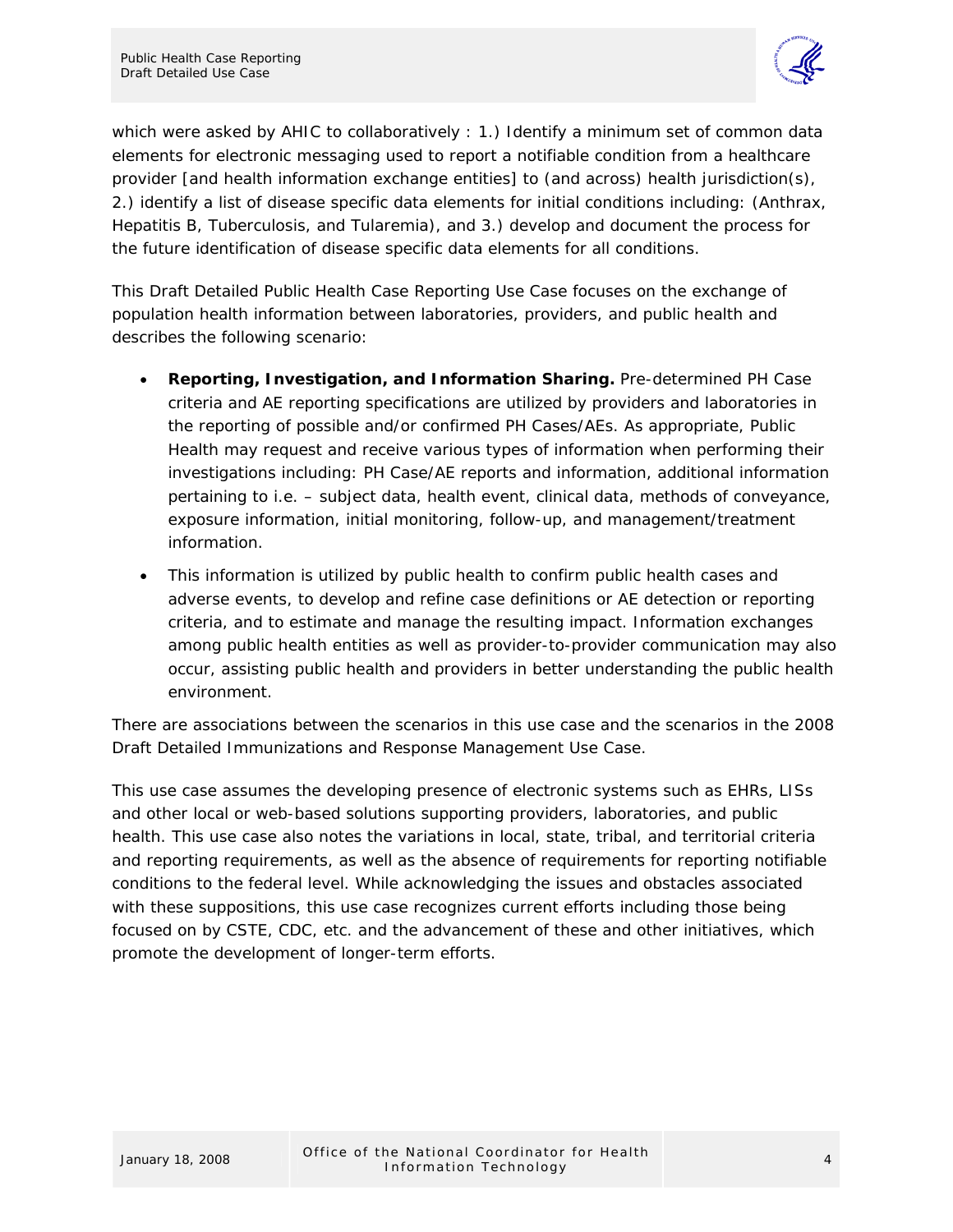

### <span id="page-7-0"></span>**3.0 Use Case Stakeholders**

#### **Figure 3‐1. Public Health Case Reporting Use Case Stakeholders Table**

| <b>Stakeholder</b>                                                                                      | <b>Contextual Description</b>                                                                                                                                                                                                                                                                                                                                                                                                                                                                                                                                                                            |
|---------------------------------------------------------------------------------------------------------|----------------------------------------------------------------------------------------------------------------------------------------------------------------------------------------------------------------------------------------------------------------------------------------------------------------------------------------------------------------------------------------------------------------------------------------------------------------------------------------------------------------------------------------------------------------------------------------------------------|
| <b>Consumers</b>                                                                                        | Members of the public that include: patients, caregivers, patient advocates,<br>surrogates, family members, and other parties who may be acting for, or in<br>support of, a patient receiving or potentially receiving healthcare services.                                                                                                                                                                                                                                                                                                                                                              |
| <b>Decision Support</b>                                                                                 | An activity that enables improved analysis in conclusions based on related<br>information, recent research, algorithms, or other resources. In a clinical<br>environment decision support can help clinicians make more informed care<br>decisions based on these resources.                                                                                                                                                                                                                                                                                                                             |
| <b>Geographic Health</b><br>Information Exchange/<br><b>Regional Health Information</b><br>Organization | A multi-stakeholder entity, which may be a free-standing organization i.e. -<br>hospitals, healthcare systems, partnership organizations, etc. that supports<br>health information exchange which enable the movement of health-related<br>data within state, local, territorial, or jurisdictional participant groups.<br>Activities supporting health information exchanges may also be provided by<br>entities which are separate from geographic health information<br>exchanges/Regional Health Information Organizations and may include:<br>integrated delivery networks, health data banks, etc. |
| <b>Government Agencies</b>                                                                              | Local, state, territorial or federal departments within the United States<br>government responsible for the oversight and administration of a specific<br>function; government agencies that could participate in public health case<br>reporting and management may include: Food & Drug Administration (FDA),<br>Centers for Disease Control and Prevention (CDC), Centers for Medicare &<br>Medicaid Services (CMS), Department of Defense (DoD), and Department of<br>Homeland Security (DHS).                                                                                                       |
| <b>Healthcare Entities</b>                                                                              | Organizations that are engaged in or support the delivery of healthcare; these<br>organizations include hospitals, ambulatory clinics, long-term care facilities,<br>community-based healthcare organizations, employers/occupational health,<br>school health, dental clinics, psychology clinics, care delivery organizations,<br>and other public health/healthcare entities.                                                                                                                                                                                                                         |
| <b>Healthcare Payors</b>                                                                                | Insurers, including health plans, self-insured employer plans, and third party<br>administrators, providing healthcare benefits to enrolled members and<br>reimbursing provider organizations.                                                                                                                                                                                                                                                                                                                                                                                                           |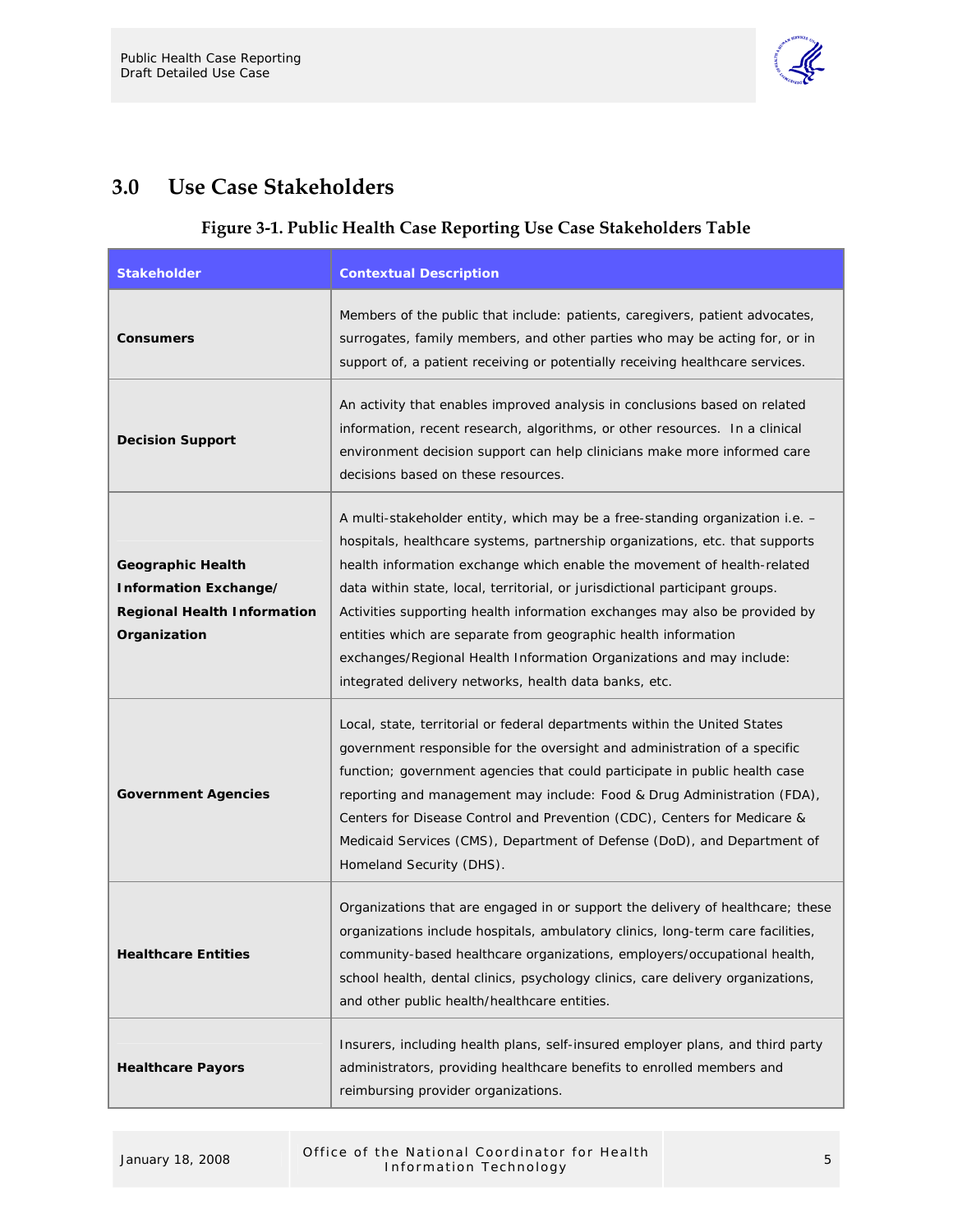

| <b>Stakeholder</b>                                                                            | <b>Contextual Description</b>                                                                                                                                                                                                                                                                                                                           |
|-----------------------------------------------------------------------------------------------|---------------------------------------------------------------------------------------------------------------------------------------------------------------------------------------------------------------------------------------------------------------------------------------------------------------------------------------------------------|
| Laboratories                                                                                  | A laboratory (often abbreviated lab) is a setting where specimens are sent for<br>testing and analysis, are resulted and then results communicated back to the<br>requestor. The types of laboratories may include clinical/medical,<br>environmental, veterinarian and may be both private and/or public.                                              |
| Manufacturers/Distributors                                                                    | Entities which may be involved in the following activities: research,<br>development, testing, production, storage, distribution, surveillance, and<br>communication regarding medical/healthcare products at the community,<br>regional, and national level, such as pharmaceutical manufacturers, drug<br>wholesalers, medical device suppliers, etc. |
| <b>Patients</b>                                                                               | Members of the public who receive healthcare services that include medical<br>attention, care, or treatment.                                                                                                                                                                                                                                            |
| <b>Providers</b>                                                                              | The healthcare clinicians within healthcare delivery organizations with direct<br>patient interaction in the delivery of care, including physicians, nurses, and<br>other clinicians. This can also refer to healthcare delivery organizations.                                                                                                         |
| <b>Public Health</b><br>Agencies/Organizations<br>(local/state/territorial/tribal<br>federal) | Local, state, territorial, tribal and federal government organizations and<br>clinical care personnel that exist to help protect and improve the health of<br>their respective constituents.                                                                                                                                                            |
| <b>Public Health Knowledge</b><br><b>Providers</b>                                            | Associations of public health individuals/organizations who provide technical<br>advice and assistance to state and local health agencies in a broad range of<br>areas including: occupational health, infectious diseases, immunization,<br>environmental health, chronic diseases, injury control, and maternal and child<br>health.                  |
| <b>Registries</b>                                                                             | Organized systems for the collection, storage, retrieval, analysis, and<br>dissemination of information on individual persons to support health needs.<br>This also includes government agencies and professional associations which<br>define, develop, and support registries.                                                                        |
| <b>Reporting Entities</b>                                                                     | Organizations that report possible and/or confirmed (within their organization)<br>cases/events to public health.                                                                                                                                                                                                                                       |
| <b>Research Entities</b>                                                                      | Organizations that are engaged in or support healthcare research that include<br>those entities performing clinical trials (e.g., National Institutes of Health, ,<br>academic centers, etc.).                                                                                                                                                          |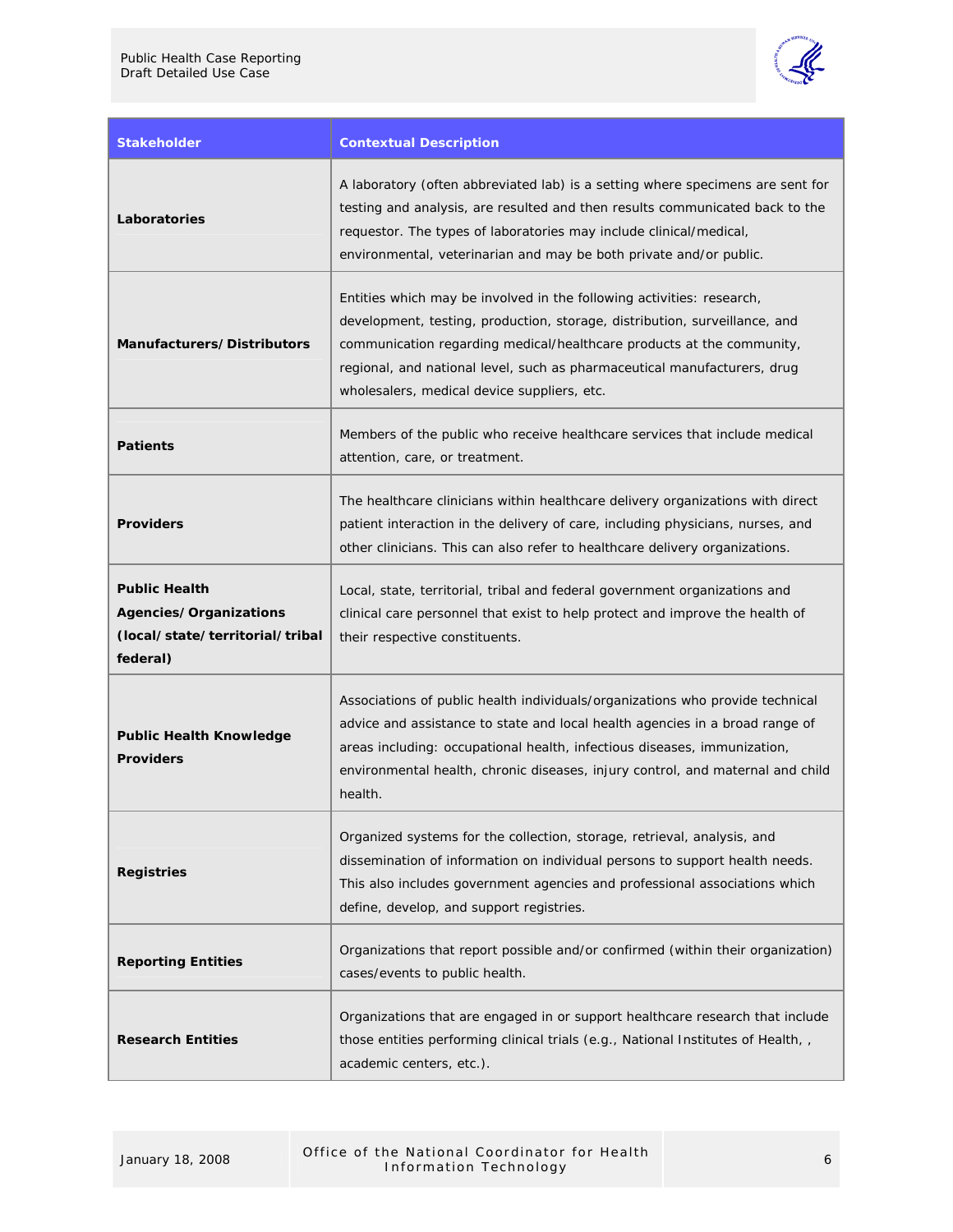

| <b>Stakeholder</b>                          | <b>Contextual Description</b>                                                                                                                                                 |
|---------------------------------------------|-------------------------------------------------------------------------------------------------------------------------------------------------------------------------------|
| <b>Response Management</b><br>Organizations | Organizations that are responsible for the emergency evaluation and response<br>to natural disasters. (e.g., Federal Emergency Management Agency (FEMA),<br>Red Cross, etc.). |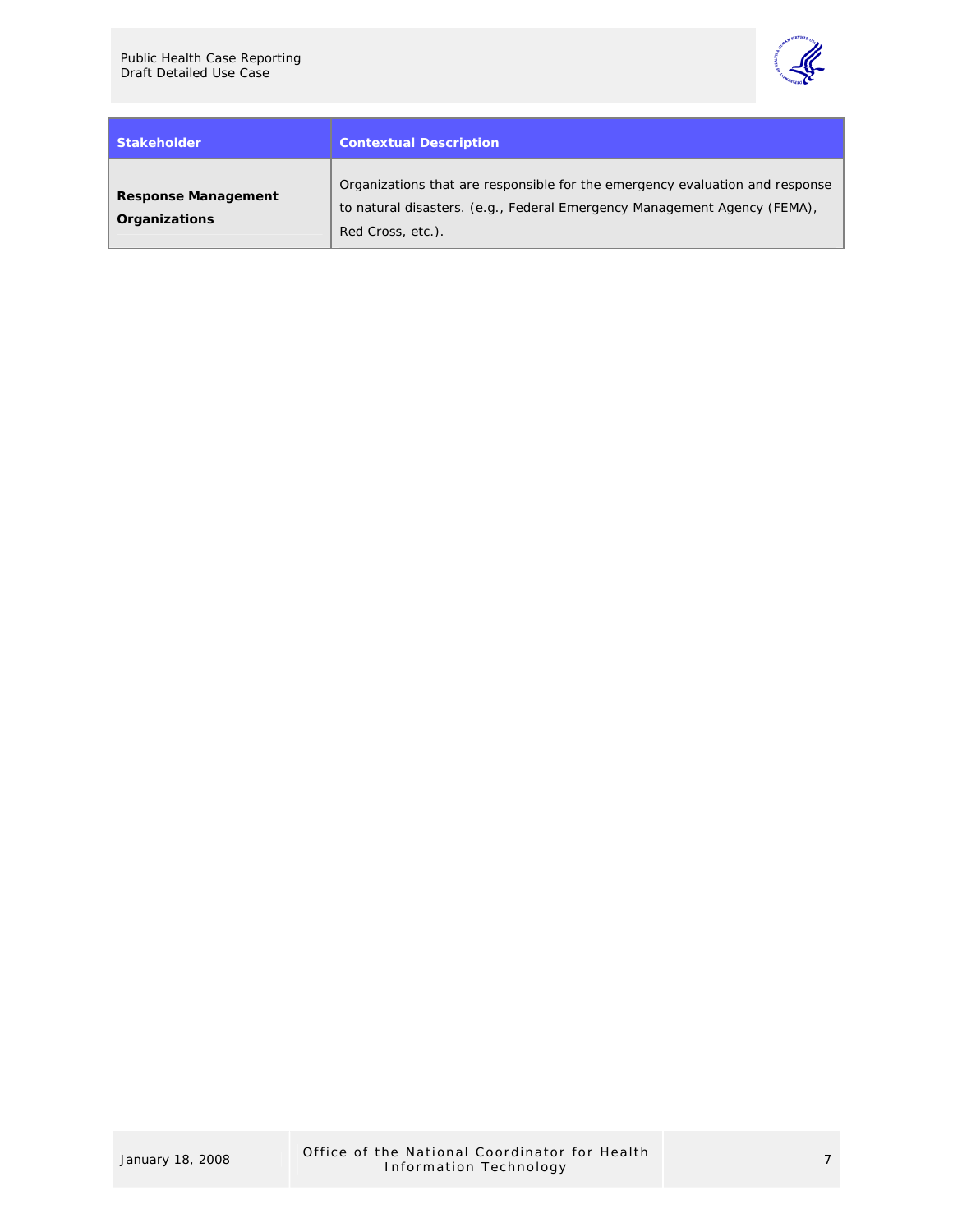

### <span id="page-10-0"></span>**4.0 Issues and Obstacles**

Realizing the full benefits of HIT is dependent on overcoming a number of issues and obstacles in today's environment. Inherent is the premise that some of these issues and obstacles will be cross-cutting and therefore shown in all use cases, while others are unique to this specific use case.

Issues and Obstacles which are applicable across use cases appear below in problem and consequence form:

#### • **Confidentiality, privacy, and security:**

Consumers may require privacy controls for personal health information that govern how patient data is accessed, viewed, and communicated. Privacy controls and the means of restricting data access, which are available for paper-based records, are not currently available for electronic records.

Without permissions and controls, consumer participation in the act of electronic health information exchange may be limited.

There are regulations concerning the storage, transmission, or destruction of electronic health information. These regulations are inconsistent across federal, state, and local jurisdictions.

Without consistent standards, the viewing, accessing, or transmitting of electronic health information may be inhibited.

#### • **Information integrity, interoperability, and exchange:**

Incomplete, inaccurate, or proprietarily-formatted information prevents efficient exchange or utilization of electronic health information.

Without data standards that promote compatibility and interoperability, longitudinal patient medical records may be incomplete or of questionable integrity.

#### • **EHR and HIT adoption:**

The processes identified in the use cases rely upon successful integration of EHRs into clinical activities. Because this integration may not align with current workflow and may require additional upfront costs, it may not be widely pursued or implemented.

Low adoption of HIT, particularly within rural areas and long-term care settings, may create disparate service levels and may adversely affect healthcare for these populations.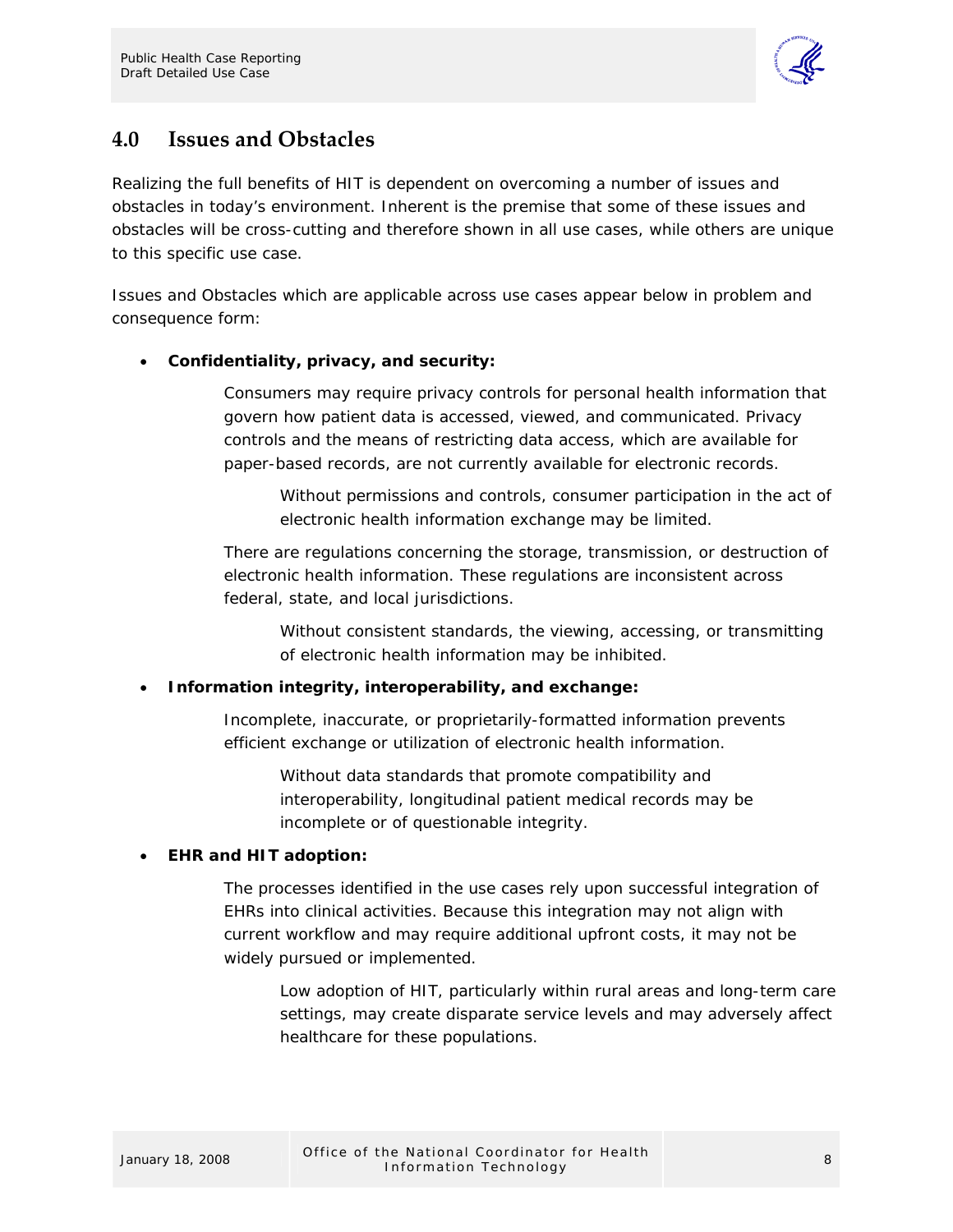

#### • **Lack of business model and infrastructure:**

Financial incentives are not currently sufficient to promote the business practices necessary for sustainable HIT.

If sufficient reimbursement policies and other financial incentives are not established, HIT adoption may be difficult or unsustainable.

Activities involving health information exchange will require additional technical infrastructure, functionality, and robustness, beyond what is currently available.

> Unless the requisite infrastructure for health information exchange capabilities is established, improved upon, and sustained, these capabilities may have limited success and provide few benefits.

#### • **Clinical Decision Support:**

The capabilities, requirements, and standards needed for consistent development and implementation of Clinical Decision Support have not been identified.

The utility and benefits of Clinical Decision Support cannot be fully realized without the development of workflows and standards demonstrating benefits for consumers, patients, and providers.

Electronic PH Case, AE reporting, and population health information exchange can provide valuable information to the public health and care providers. This information may be provided more readily than available today. Some of the issues raised and challenges regarding case reporting and population health information exchange include:

- **Confidentiality, privacy, and security:** 
	- o There is currently no consistent approach for supporting patient confidentiality specifically in regards to the exchange of information related to public health case reporting and investigation.
		- Mandatory reporting is in place for many local, state, tribal, and territorial jurisdictions. However, without the ability to ensure patient confidentiality, voluntary population health information exchange between entities and local, state, tribal, territorial, and federal governments may be limited.

#### • **Public Health Reporting Criteria, Specifications, and Communications**

o Today, PH Case and AE detection criteria and reporting specifications may not be defined, consistent, required, nor communicated in a reliable manner.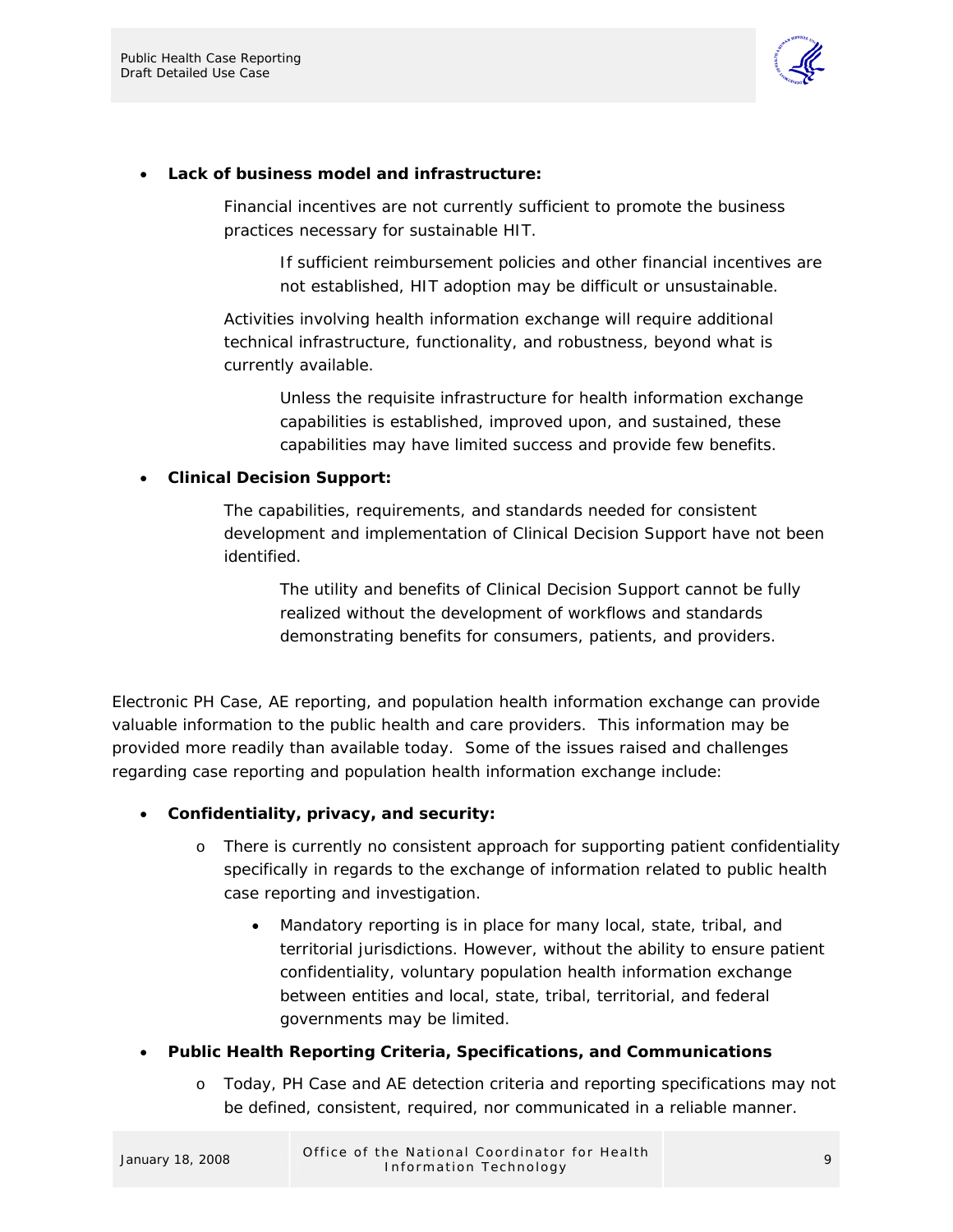

Reporting requirements for notifiable conditions, may be defined, but vary across local and state jurisdictions. While there have been significant efforts made by CDC and CSTE in the area of identifying and reporting nationally notifiable diseases, there is still no agreement upon the nationally notifiable disease criteria and reporting requirements.

- Without the agreed upon criteria, specifications, and methods of communication, information exchanges between providers and/or cross jurisdictional public health departments may be limited.
- Furthermore, without the agreed upon criteria, specifications, and procedures for criteria and standards development; there will be little benefit in using capabilities associated with EHRs, LISs, decision support tools, etc.

#### • **Information Interoperability and Exchange**

- o Today, PH Case and AE reporting is typically accomplished via the submission of various paper reports which communicate the presence of a Notifiable Condition, PH Case, or AE. Transmission typically occurs by phone, fax, and in some cases information entry into specific networked reporting tools provided by public health entities. In many cases feedback loops which inform the reporting entities of the results of their submitted reports do not exist today.
	- The use of inconsistent paper-based forms and non-electronic reporting processes does not encourage active surveillance and in some cases does not adequately support passive surveillance, particularly mandated public health and safety requirements.
	- The inability to provide feedback may prevent providers and other entities from properly treating and identifying additional possible public health cases and adverse events.
- There is currently a lack of financial, network, technical, and policy infrastructures to enable information exchange that is secure, consistent, appropriate, reliable, and accurate.
	- o Consequently, healthcare facilities' (i.e., hospitals, clinics, laboratories, ancillary clinical facilities) may not have the information or the capabilities to electronically collect, process, and transmit pertinent public health data in a secure and timely manner. This significantly limits the effectiveness of an electronic reporting process.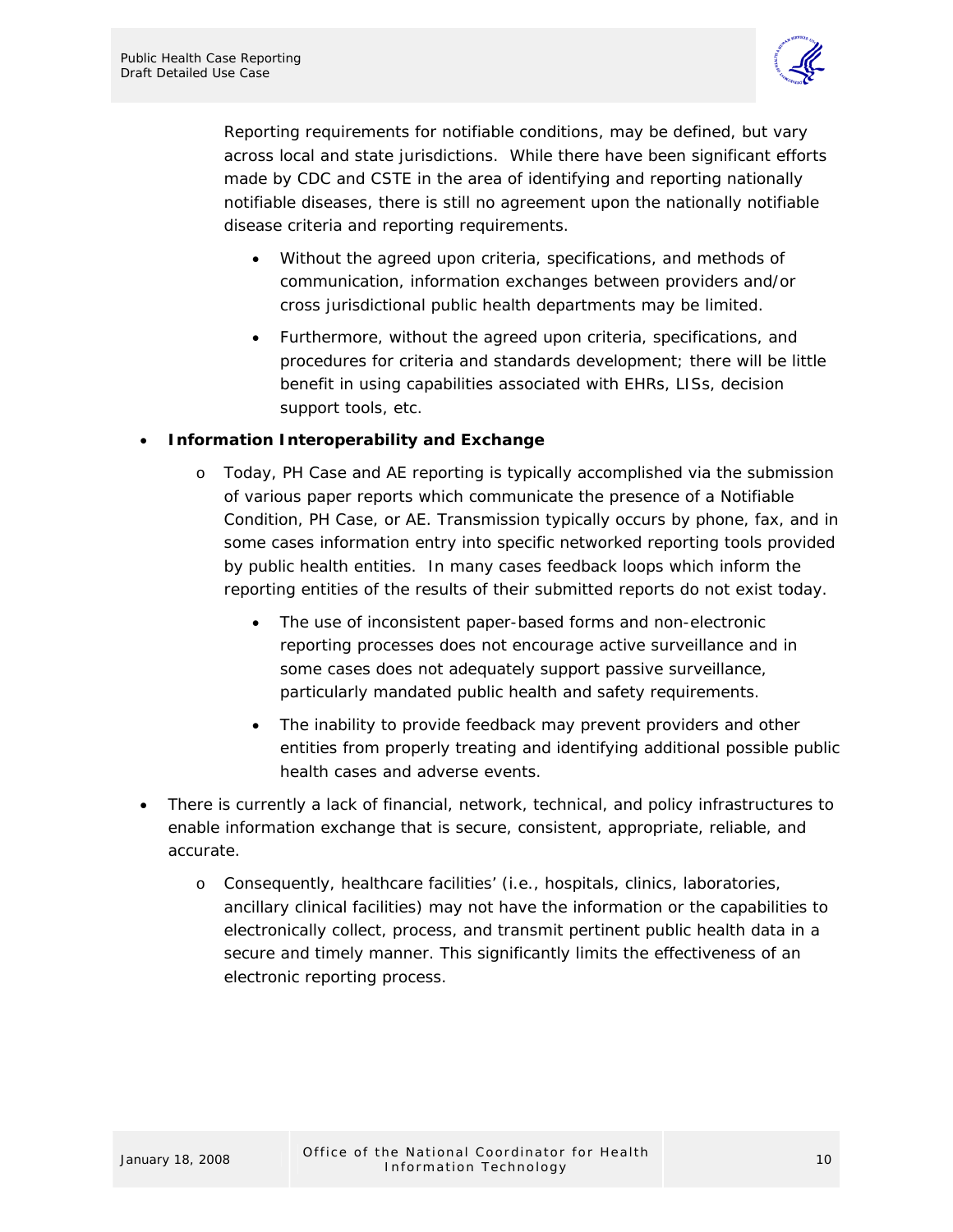

### <span id="page-13-0"></span>**5.0 Use Case Perspectives**

The Public Health Case Reporting Draft Detailed Use Case focuses on the exchange of population health information to support the reporting of possible and confirmed PH Cases and AEs. The use case will describe public health case reporting from the viewpoint associated with three perspectives. The perspectives included in the use case are intended to indicate roles and functions, rather than organizations or physical locations. Each perspective is described below:

#### • **Provider**

The provider perspective includes clinicians who may be practicing in various settings, such as: health care delivery organizations, office practices, research entities, manufacturers/distributors, correctional institutions, schools, public health entities, etc. Providers may report possible PH Cases and/or AEs to public health entities as well as those cases which they have confirmed within their setting(s) to public health for investigation, conclusive confirmation, management, etc.

#### • **Laboratory**

The laboratory perspective may include personnel from various private and public laboratories, such as clinical, medical, service, research, environmental, veterinarian, and those laboratories which perform specific public health functions. The personnel of these laboratories are responsible for receiving, testing, analyzing, resulting, and communicating results. The appropriate laboratory personnel also report results that may be indicative of Notifiable Conditions or results which suggest possible AEs to providers and/or public health.

#### • **Public Health**

The public health perspective includes individuals at the facility/organization level as well as local, state, territorial, tribal and federal level public health organizations with responsibilities to maintain information control. Public health receives PH Cases and AEs which have been categorized as being a "possible" or "confirmed" threat/case by reporting entities (that includes providers and laboratories), completes a thorough investigation to gather and collect detailed information and then provides this information to the providers, laboratories and/or other public health entities.

These perspectives are the focus of the events detailed in the scenarios described in Section 6.0.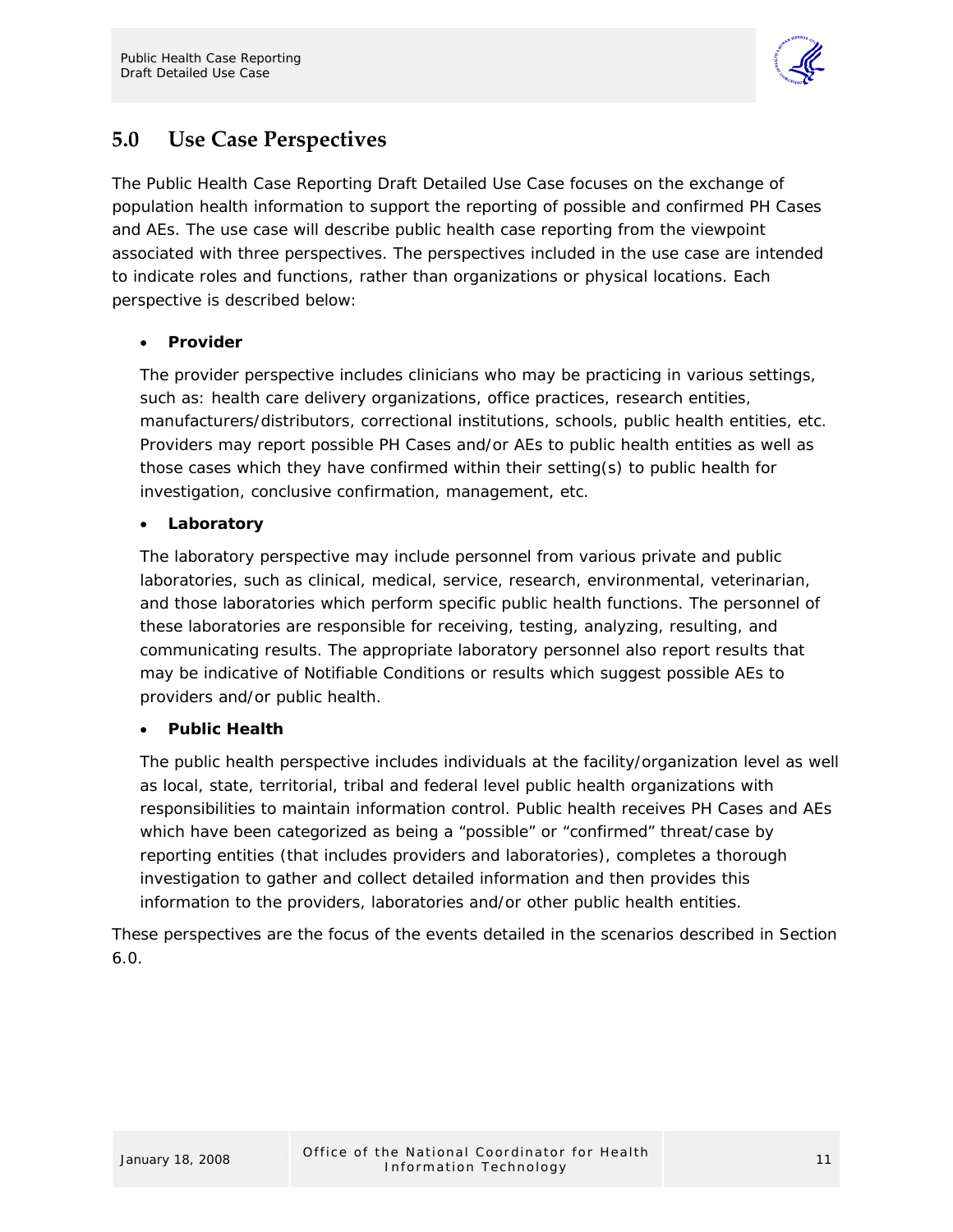

### <span id="page-14-0"></span>**6.0 Use Case Scenarios**

The Public Health Case Reporting Draft Detailed Use Case focuses on the exchange of population health information to support the reporting of possible and confirmed PH Cases and AEs, investigation, management and to a limited degree public health communication which is described in the following scenario.

There are associations between the scenario in this use case and the scenarios in the Immunizations and Response Management Draft Detailed Use Case.

#### • **Reporting, Investigation, and Information Sharing**

This scenario is focused on incorporating pre-determined PH Case, Notifiable Condition/Disease, and AE criteria, as well as applicable reporting specifications into EHRs, LISs, and other tools which are utilized by providers and laboratories in the reporting of possible and/or confirmed PH Cases/AEs to public health. Following the report to public health, an investigation is performed. This scenario includes public health requesting and receiving additional information to perform their investigation, confirm and/or refute PH Case/AE Reports, assess impact, determine a management plan, and communicate PH information.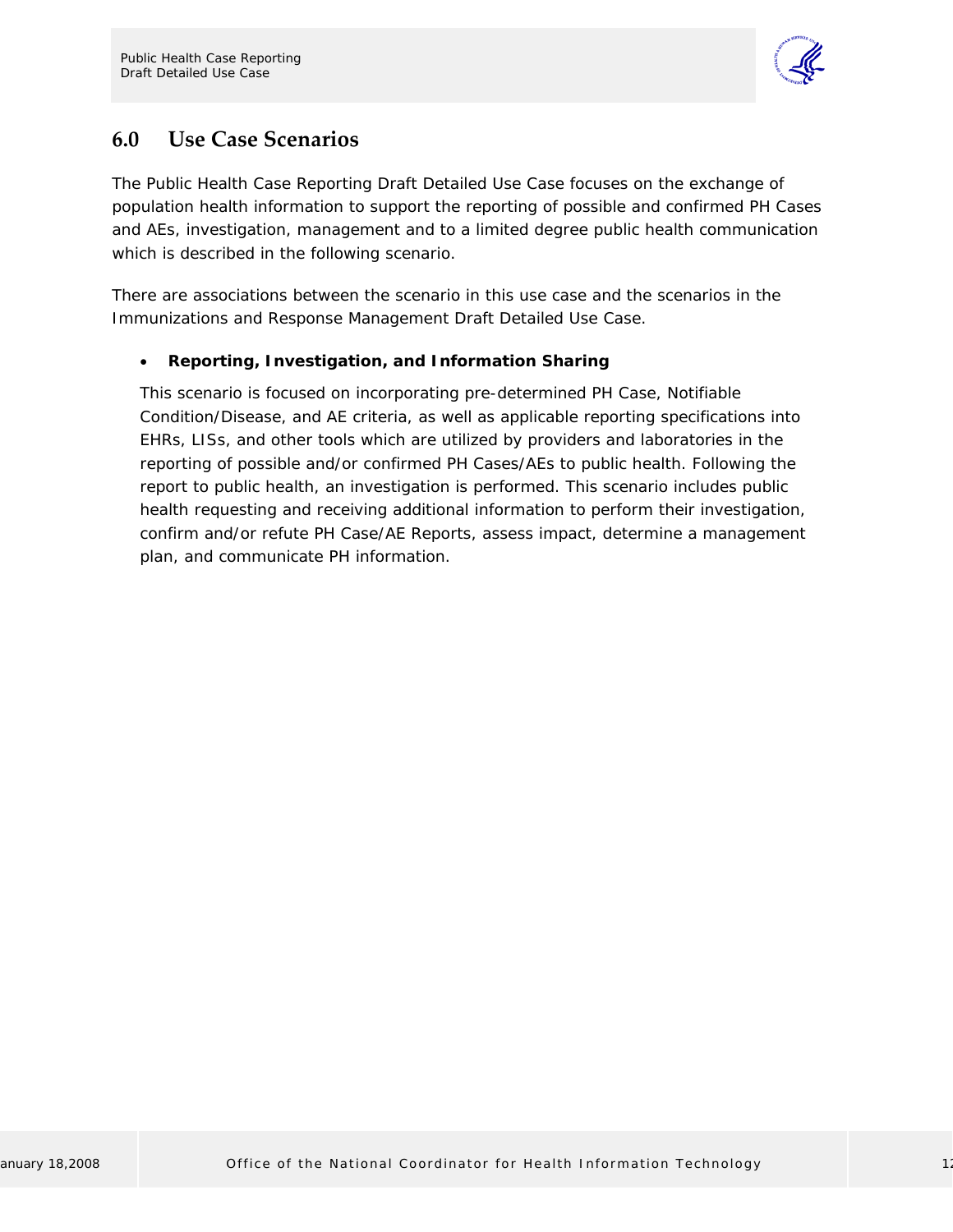

#### **7.0Scenario 1: Reporting, Investigation, and Information Sharing**

#### **Figure <sup>7</sup>‐1. Reporting, Investigation, and Information Sharing**

<span id="page-15-0"></span>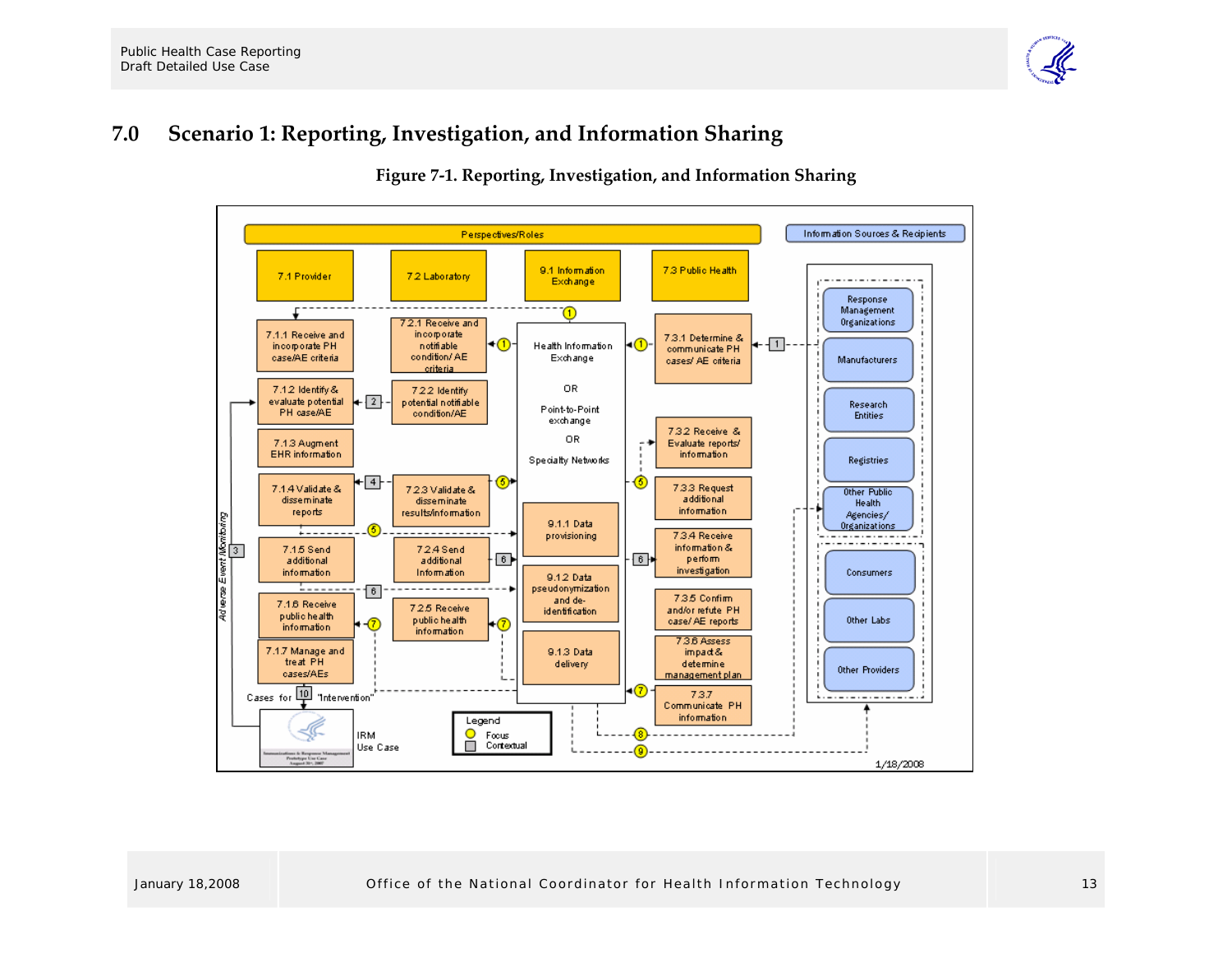

### **Figure <sup>7</sup>‐2. Reporting, Investigation, & Information Sharing – Scenario Flows**

<span id="page-16-0"></span>

|                 | Various sources may communicate information which assists public health in determining criteria.                                                                                                                                                                                                                                                                                                                           |
|-----------------|----------------------------------------------------------------------------------------------------------------------------------------------------------------------------------------------------------------------------------------------------------------------------------------------------------------------------------------------------------------------------------------------------------------------------|
|                 | Public Health communicates PH Case and AE Criteria through information exchanges which are incorporated and utilized<br>by Providers and Laboratories.                                                                                                                                                                                                                                                                     |
| $\vert 2 \vert$ | Laboratories may communicate preliminary results in an ad-hoc manner. This information may be indicative of possible<br>notifiable conditions, PH Cases, and/or AEs.                                                                                                                                                                                                                                                       |
| 3               | Potential AEs may be communicated to providers which may be internal or external to a public health setting. Specifics<br>are addressed in the 2008 Draft Detailed Immunization and Response Management Use Case.                                                                                                                                                                                                          |
| 4               | Laboratories may communicate results/notifiable conditions which have been reported to public health on an ad-hoc<br>manner with the ordering providers.                                                                                                                                                                                                                                                                   |
| (5)             | Possible PH Cases/AEs may be communicated via information exchanges to public health.                                                                                                                                                                                                                                                                                                                                      |
| 6               | Responding to requests from public health, additional information may be transmitted through information exchanges<br>to assist public health in their investigations.                                                                                                                                                                                                                                                     |
| (7)             | Submitters of PH Case/AE reports may receive specific information from public health via information exchanges.<br>Information may include: specifics or general information in regards to submitted reports, including counts, trends,<br>locations, alerts and/or notifications.                                                                                                                                         |
| (8)             | Other Public Health Agencies/Organizations may receive focused information from public health via information<br>exchanges. Information may include: focused information in regards to submitted reports, including counts, trends,<br>locations, alerts and/or notifications. Other Public Health Agencies may also have the ability to request/view information<br>which meets regulatory and other previous agreements. |
| (9)             | Other recipients may receive general information from public health via information exchanges.<br>Information may include: general information including alerts, notifications, etc.                                                                                                                                                                                                                                       |
| 10              | Cases requiring the administration of treatment may be communicated to and addressed in the 2008 Draft Detailed<br>Immunizations & Response Management Use Case.                                                                                                                                                                                                                                                           |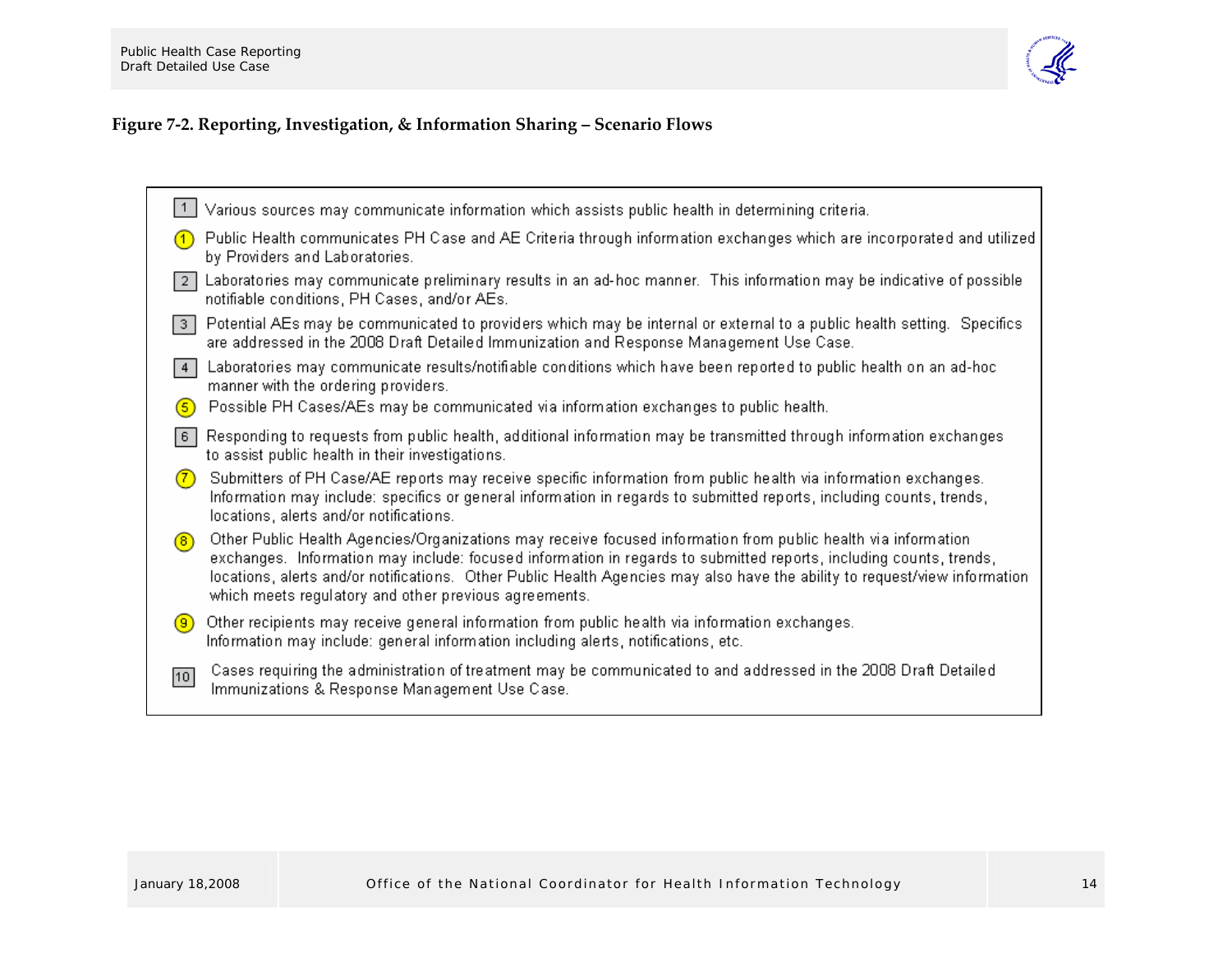

<span id="page-17-0"></span>

| Code    | <b>Description</b>                                                               | <b>Comments</b>                                                                                                                                                                                                                                                                                                                                                                                                                                                                                                                                                                                                                                                                                                                                                                           |
|---------|----------------------------------------------------------------------------------|-------------------------------------------------------------------------------------------------------------------------------------------------------------------------------------------------------------------------------------------------------------------------------------------------------------------------------------------------------------------------------------------------------------------------------------------------------------------------------------------------------------------------------------------------------------------------------------------------------------------------------------------------------------------------------------------------------------------------------------------------------------------------------------------|
| 7.1.1   | Event: Receive and incorporate PH Case / AE<br>Criteria                          |                                                                                                                                                                                                                                                                                                                                                                                                                                                                                                                                                                                                                                                                                                                                                                                           |
| 7.1.1.1 | <b>Action:</b> Receive the PH Case/AE Criteria from<br>public health.            | Detailed PH Case/AE Criteria are communicated to the provider. The information which is<br>provided by public health may also include: notifiable conditions/diseases, AE detection<br>information, and reporting requirements/specifications. The information which public health<br>provides may be based upon a pre-determined case definition and/or updated case definition.<br>Today this information may be available in the form of published documents, web pages, or<br>downloadable reference documents. For the purposes of electronic PH Case/AE reporting,<br>criteria information may come in the form of: discrete information which may assist in<br>triggering reporting alerts, standardized electronic forms with both questions/templates, and<br>response data etc. |
| 7.1.1.2 | Action: Incorporate the PH Case/AE Criteria into<br>EHRS.                        | Electronic PH Case and AE Criteria are incorporated in a consistent way into EHRs, which may<br>assist in determining possible PH Cases/AEs.                                                                                                                                                                                                                                                                                                                                                                                                                                                                                                                                                                                                                                              |
| 7.1.2   | Event: Identify and evaluate potential PH Case/<br>AEs                           |                                                                                                                                                                                                                                                                                                                                                                                                                                                                                                                                                                                                                                                                                                                                                                                           |
| 7.1.2.1 | Action: Filter EHR data for information matching<br>inclusion/exclusion factors. | Based on the defined PH Case/AE Criteria which have been incorporated into EHRs, clinical<br>and other information is evaluated for possible occurrences of PH Cases/AEs. In the<br>circumstance where there is a possibility that an AE may have occurred, varying levels and<br>types of decision support may be utilized. For example, patient information regarding routine<br>vaccinations and abnormal neurological assessments may be paired to assist in detecting<br>possible AEs for provider consideration.                                                                                                                                                                                                                                                                    |

#### **Figure <sup>7</sup>‐3. Reporting, Investigation, & Information Sharing ‐ Provider Perspective**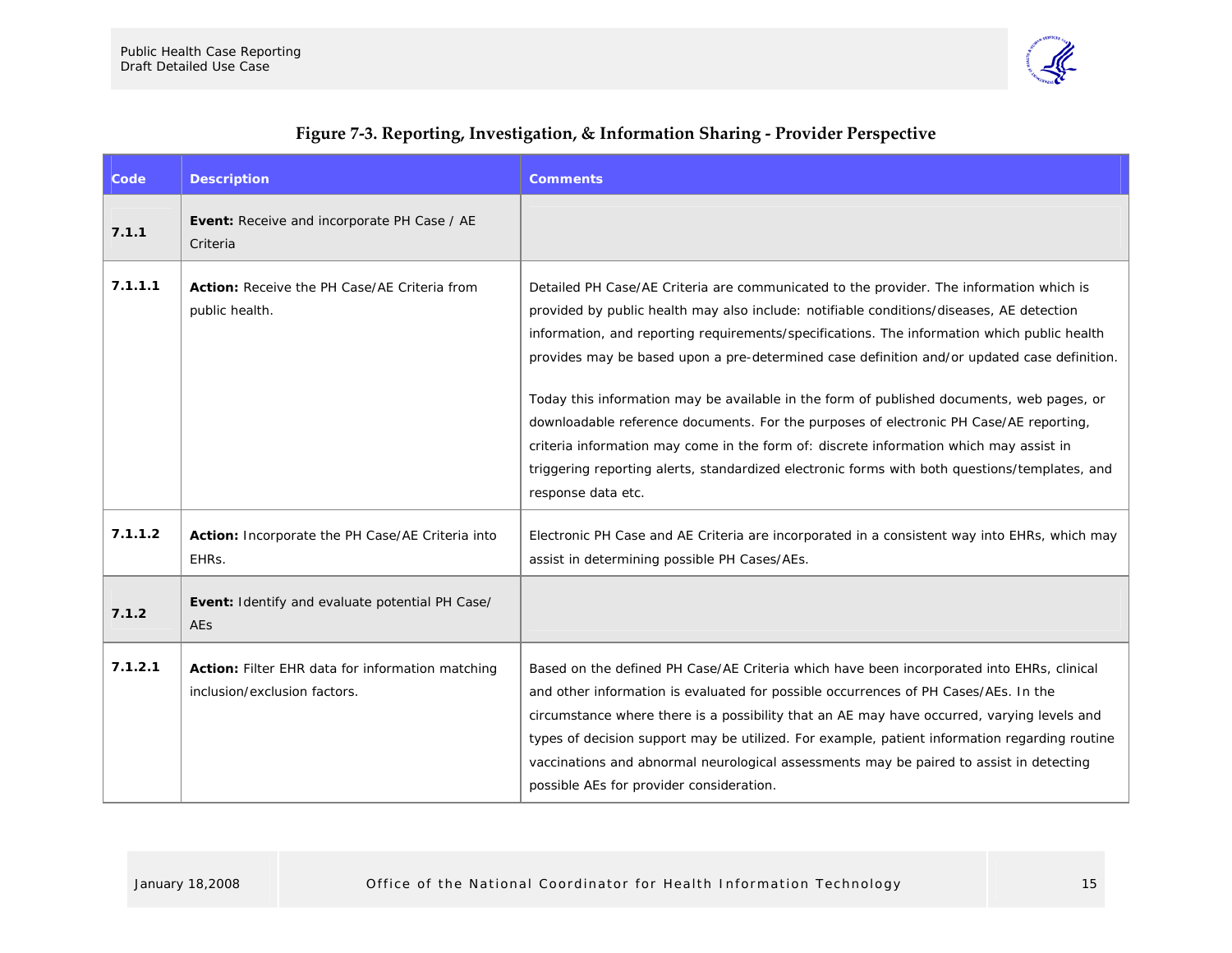

| Code     | <b>Description</b>                                                                                                                                                   | <b>Comments</b>                                                                                                                                                                                                                                                                                                                                                                                                                                                    |
|----------|----------------------------------------------------------------------------------------------------------------------------------------------------------------------|--------------------------------------------------------------------------------------------------------------------------------------------------------------------------------------------------------------------------------------------------------------------------------------------------------------------------------------------------------------------------------------------------------------------------------------------------------------------|
| 7.1.2.2  | Action: View and evaluate potential PH Cases/AEs<br>which have been identified.                                                                                      | The provider may view and evaluate the possible PH Cases/AEs which have been identified.<br>Those possible PH Cases/AEs which are identified may be presented as inputs into a<br>template/form. The form may be pre-populated with relevant demographic, clinical, and/or<br>other information from the EHR. This information may assist the provider in their evaluation<br>and reporting.                                                                       |
|          |                                                                                                                                                                      | Furthermore, the provider may receive ad-hoc information from laboratories communicating<br>that during the processing of specimens, a result indicative of a potential Notifiable Condition<br>has been identified. This type of communication may occur through phone, fax, electronic<br>exchange, etc.                                                                                                                                                         |
| 7.1.3    | Event: Augment EHR Information                                                                                                                                       |                                                                                                                                                                                                                                                                                                                                                                                                                                                                    |
| 7.1.3.1  | Action: Information related to a possible PH<br>Case/AE that is not available through an EHR is<br>manually gathered.                                                | Some information that is needed to complete a report to public health may not be available in<br>the EHR. Today, outstanding information required to complete the reporting requirements for<br>the PH Case/AE that is not present in the EHR, may be manually abstracted by the clinician<br>and/or individuals supporting the provider from other non-electronic sources including: paper<br>based records, acquired during interviews, etc.                     |
| 7.1.3.1a | Alternate Action: Information related to a<br>possible PH Case/AE that is not available through<br>an EHR may be gained through electronic<br>information exchanges. | Some information that is needed to complete a report to public health may not be available in<br>the EHR. Aligning with the provider's potential workflow, there may be an opportunity where<br>a report needing additional information can be manually or automatically placed in a queue.<br>In order to align with reporting requirements, outstanding information that is not present in<br>the EHR, may be obtained through electronic information exchanges. |
| 7.1.4    | Event: Validate and disseminate report                                                                                                                               |                                                                                                                                                                                                                                                                                                                                                                                                                                                                    |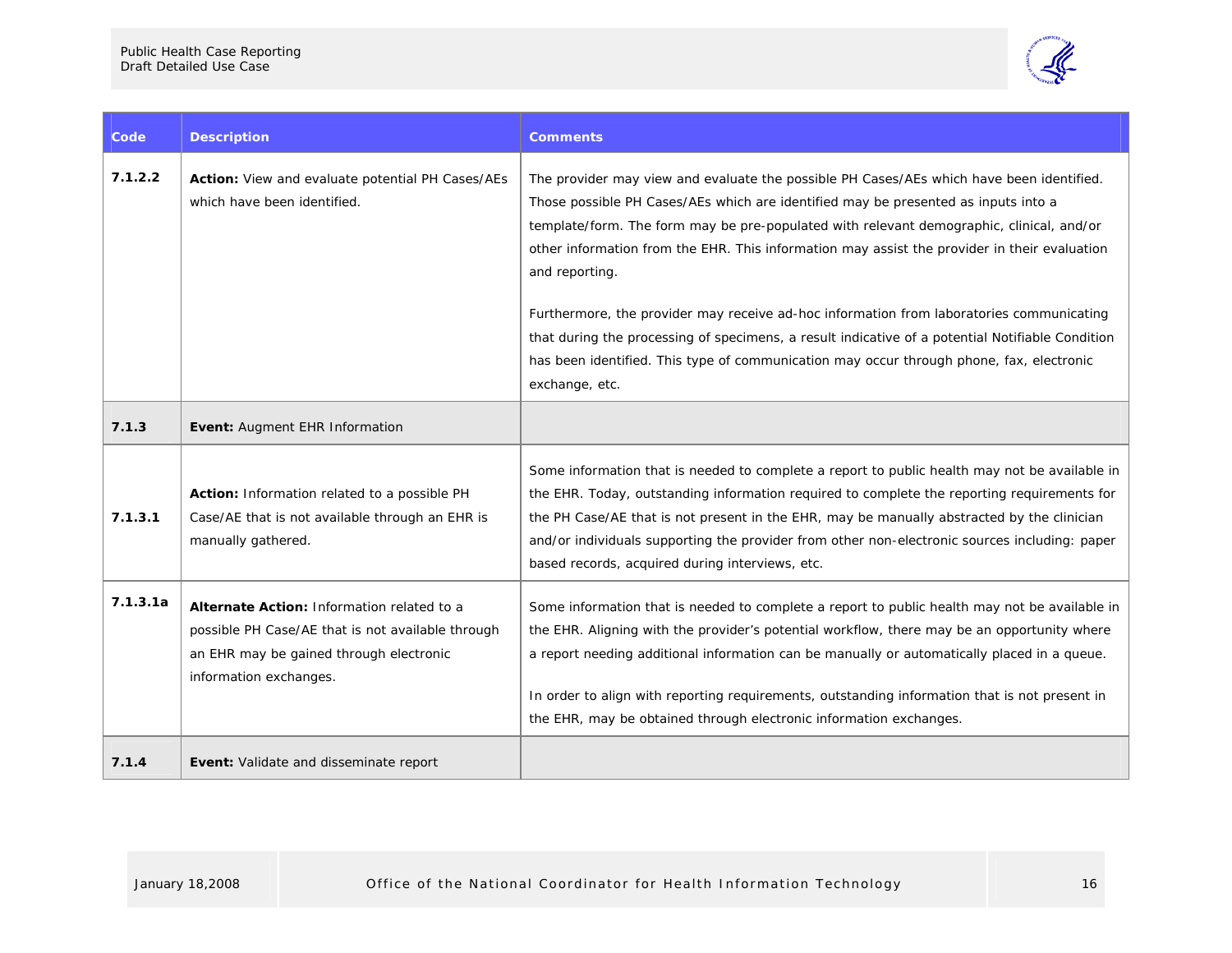

| Code    | <b>Description</b>                                                                                                                      | Comments                                                                                                                                                                                                                                                                                                                                                                                                                                                                                                                                                                                                                                                      |
|---------|-----------------------------------------------------------------------------------------------------------------------------------------|---------------------------------------------------------------------------------------------------------------------------------------------------------------------------------------------------------------------------------------------------------------------------------------------------------------------------------------------------------------------------------------------------------------------------------------------------------------------------------------------------------------------------------------------------------------------------------------------------------------------------------------------------------------|
| 7.1.4.1 | Action: Validate information from the EHR, as well<br>as augmented information.                                                         | Based on the incorporated pre-determined PH Case/AE criteria and the various forms the<br>information may come in discrete information for triggering alerts, and/or standardized<br>forms/templates; the provider may validate the EHR and/or augmented information being<br>used to populate the PH Case/AE reports.<br>The provider may also have the opportunity to have completed reports which have been<br>generated be queued, sent to others for confirmation, or automatically transmitted to public<br>health.                                                                                                                                     |
| 7.1.4.2 | Action: Transmit validated PH Case/AE report is<br>disseminated to public health.                                                       | PH Case/AE Reports are transmitted to public health. The information transmitted to public<br>health may be discrete components which create a discrete report, a summary/textual report,<br>etc.                                                                                                                                                                                                                                                                                                                                                                                                                                                             |
| 7.1.5   | <b>Event:</b> Send Additional Information                                                                                               |                                                                                                                                                                                                                                                                                                                                                                                                                                                                                                                                                                                                                                                               |
| 7.1.5.1 | Action: Send information related to previously<br>reported PH Cases/AEs and/or other information<br>may be sent to public health.       | Based upon requests from public health for additional information, providers may provide<br>public health with information related to the PH Cases/AEs that they have reported and/or<br>other information which may assist public health in performing their investigations.                                                                                                                                                                                                                                                                                                                                                                                 |
| 7.1.6   | <b>Event:</b> Receive Public Health Information                                                                                         |                                                                                                                                                                                                                                                                                                                                                                                                                                                                                                                                                                                                                                                               |
| 7.1.6.1 | <b>Action:</b> Receive information from public health<br>regarding PH Cases/AE reports which have been<br>transmitted to public health. | Following public health's investigation, specific information may be sent to providers<br>regarding their previously submitted PH Cases/AE reports. Information communicated by<br>public health and received by the providers may include the following: confirmation/refutation<br>of a specific PH Case/AE Report, information regarding a specific PH Case/AE report, etc.<br>Providers may utilize the public health information in identifying additional possible PH<br>Cases/AEs, assisting public health in determining other individuals, groups, locations, who<br>may be impacted, and managing and treating possible and confirmed PH Cases/AEs. |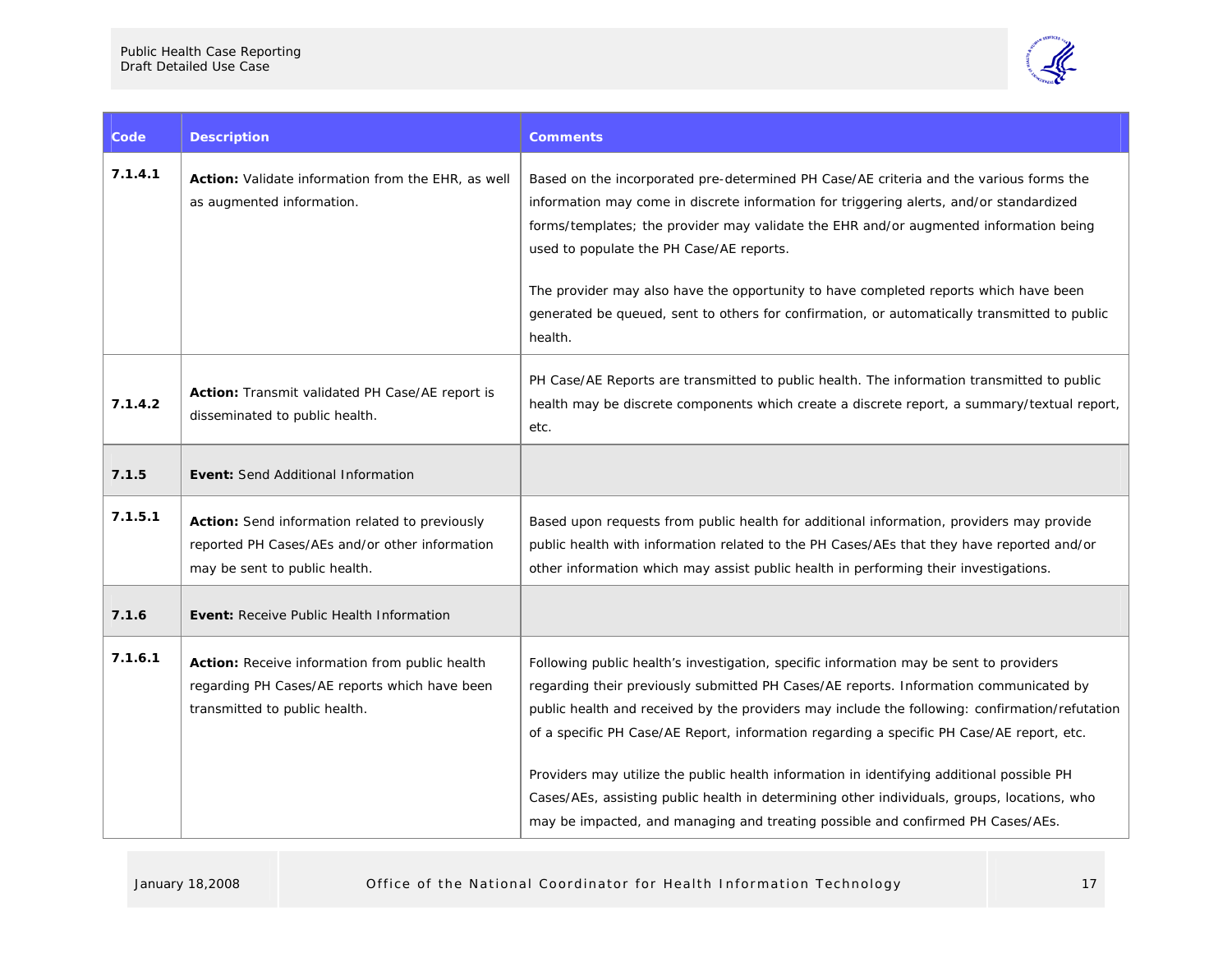

| Code                 | <b>Description</b>                                                                         | <b>Comments</b>                                                                                                                                                                                                                                                                                                                                          |
|----------------------|--------------------------------------------------------------------------------------------|----------------------------------------------------------------------------------------------------------------------------------------------------------------------------------------------------------------------------------------------------------------------------------------------------------------------------------------------------------|
| 7.1.6.1a             | Alternate Action: Receive information from public<br>health regarding trends, groups, etc. | Following public health's investigation, information may be sent to providers regarding trends<br>and/or groups of PH Cases/AEs. Information communicated by public health and received by<br>the providers may include: case counts, geographic trends, demographic trends, and/or other<br>information that supports updated PH Case/AE criteria, etc. |
| 7.1.6.1 <sub>b</sub> | Alternate Action: Receive alert/notification<br>information from public health.            | Following public health's investigation, population health information may be sent to<br>providers. Information communicated by public health and received by the providers may be<br>include various alerts and notifications, which may assist providers in understanding the<br>public health environment, which may assist them in their functions.  |
| 7.1.7                | Event: Manage and Treat PH Cases/AEs                                                       |                                                                                                                                                                                                                                                                                                                                                          |
| 7.1.7.1              | Action: Identify confirmed and additional possible<br>PH Cases/AEs.                        | Using information communicated by public health, providers may determine other possible PH<br>Cases/AEs and may gain a better understanding of how they might further identify and<br>manage these individuals within their provider settings.                                                                                                           |
| 7.1.7.2              | Action: Treat confirmed and additional possible PH<br>Cases/AEs.                           | The processes for carrying out the appropriate clinical interventions are described separately<br>in events 7.1.2 through 7.1.6 in the 2008 Draft Detailed Immunizations and Response<br>Management Use Case.                                                                                                                                            |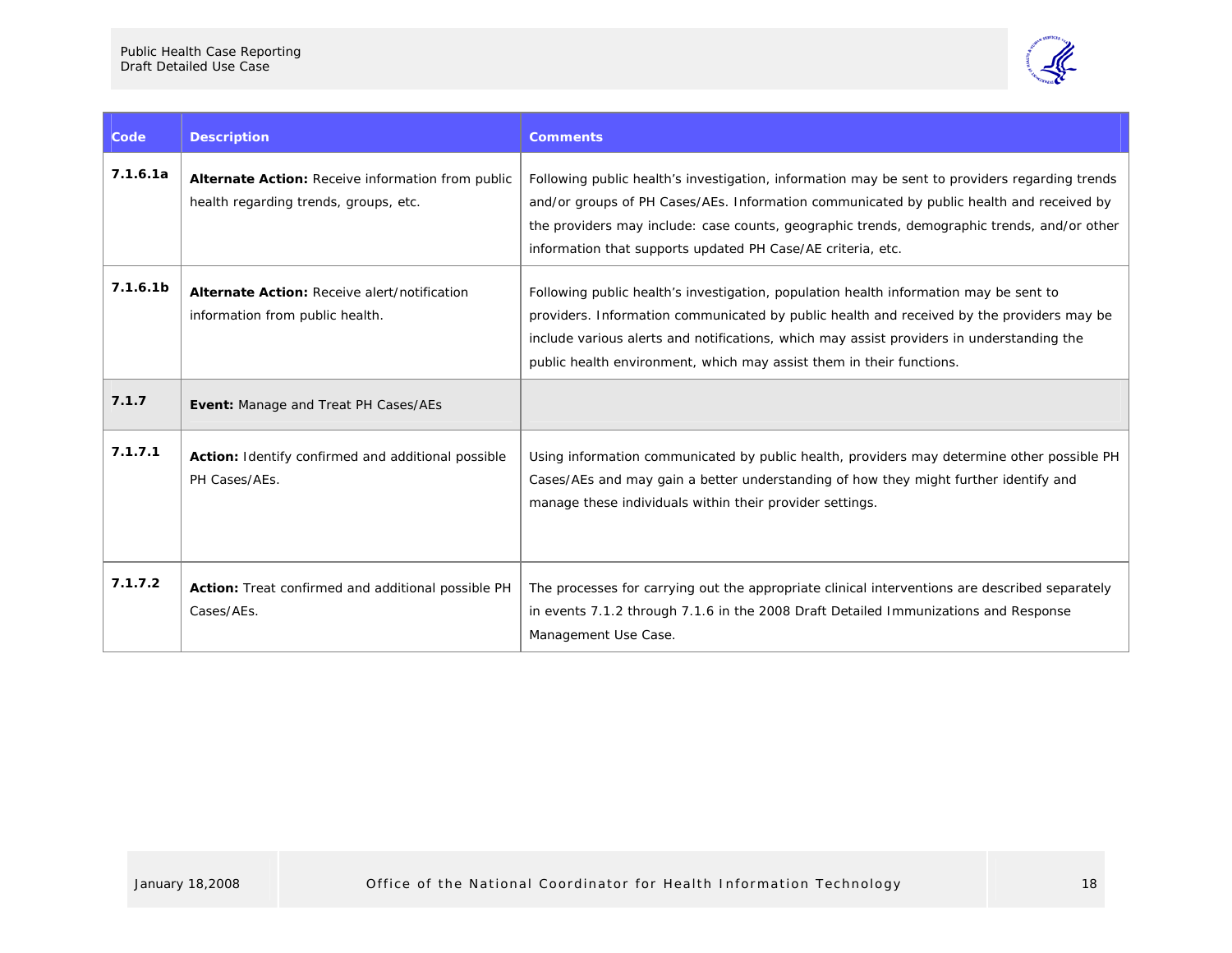

<span id="page-21-0"></span>

| Code    | <b>Description</b>                                                          | <b>Comments</b>                                                                                                                                                                                                                                                                                                                                                                                                                                                                                                                                                                                                                                                                                                                                                                                                                                                                                                                                             |
|---------|-----------------------------------------------------------------------------|-------------------------------------------------------------------------------------------------------------------------------------------------------------------------------------------------------------------------------------------------------------------------------------------------------------------------------------------------------------------------------------------------------------------------------------------------------------------------------------------------------------------------------------------------------------------------------------------------------------------------------------------------------------------------------------------------------------------------------------------------------------------------------------------------------------------------------------------------------------------------------------------------------------------------------------------------------------|
| 7.2.1   | Event: Receive and incorporate Notifiable<br>Condition/AE Criteria          |                                                                                                                                                                                                                                                                                                                                                                                                                                                                                                                                                                                                                                                                                                                                                                                                                                                                                                                                                             |
| 7.2.1.1 | Action: Receive the Notifiable Condition/AE Criteria<br>from public health. | Detailed Notifiable Conditions/AE Criteria are communicated to laboratories. The information<br>which is provided by public health may also include: notifiable conditions/diseases, AE<br>detection information, and reporting requirements/specifications. The information which<br>public health provides may be based upon a pre-determined and/or updated case definition<br>which assists in defining criteria and reporting requirements for notifiable conditions/diseases.<br>Today this information may be available in the form of published documents, web pages, or<br>downloadable reference documents. For the purposes of reporting electronic notifiable<br>conditions and results that may be indicative of adverse events, criteria information may<br>come in the form of: discrete information which may assist in triggering reporting alerts,<br>standardized electronic forms with both questions/templates, and response data etc. |
|         | Action: Incorporate the PH Case/AE Criteria into<br>the LIS.                | Electronic Notifiable Condition and AE Criteria are incorporated in a consistent way into the<br>LIS, which may assist in determining possible Notifiable Conditions/AEs.                                                                                                                                                                                                                                                                                                                                                                                                                                                                                                                                                                                                                                                                                                                                                                                   |
| 7.2.2   | Event: Identify potential Notifiable Condition/AE                           |                                                                                                                                                                                                                                                                                                                                                                                                                                                                                                                                                                                                                                                                                                                                                                                                                                                                                                                                                             |

#### **Figure <sup>7</sup>‐4. Reporting, Investigation, & Information Sharing – Laboratory Perspective**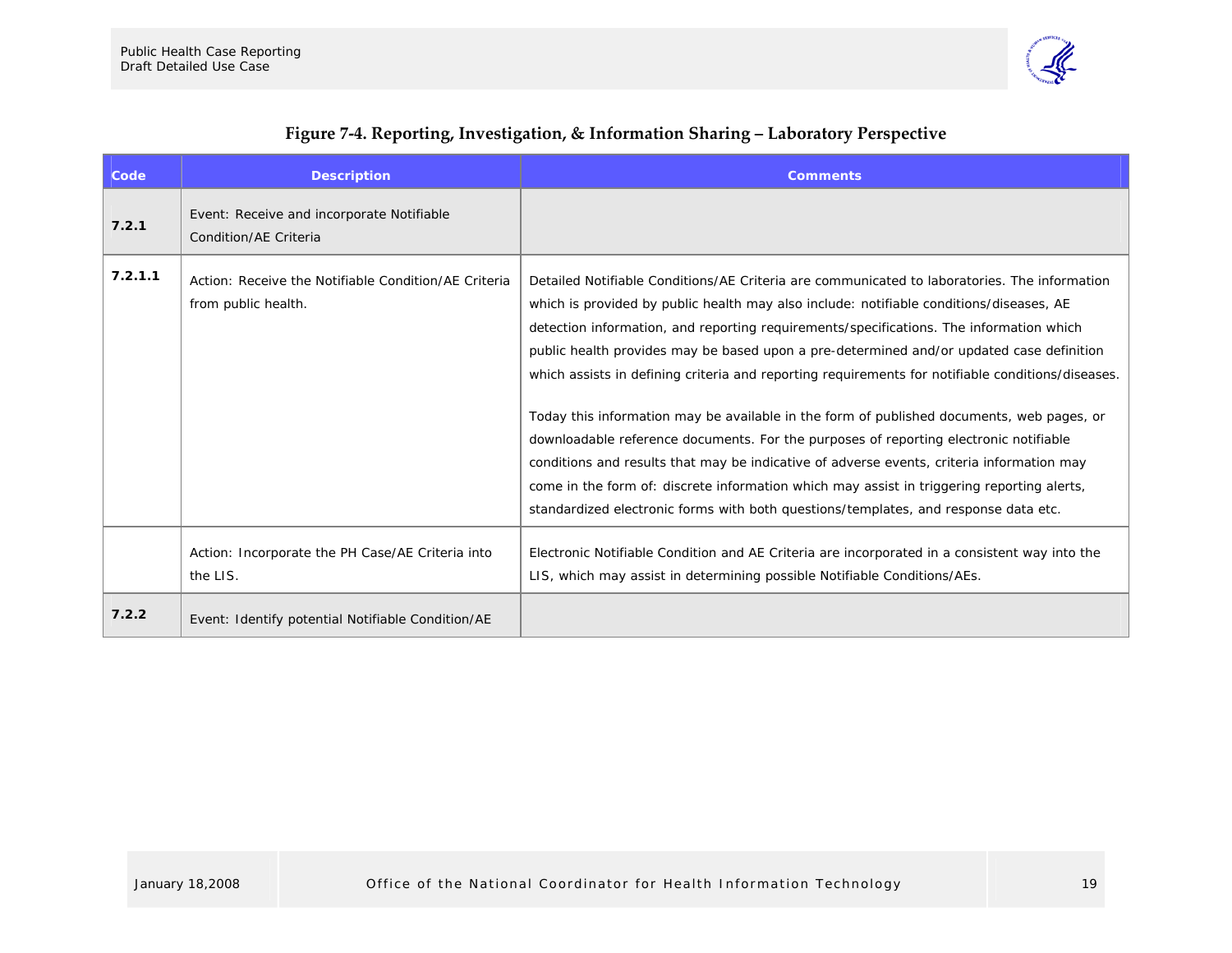

| Code    | <b>Description</b>                                                               | <b>Comments</b>                                                                                                                                                                                                                                                                                                                                                                                                                                                                                                                                                                                                                                                                                                                                                                                                                                                                                                                                                                                                                                                                                                                                              |
|---------|----------------------------------------------------------------------------------|--------------------------------------------------------------------------------------------------------------------------------------------------------------------------------------------------------------------------------------------------------------------------------------------------------------------------------------------------------------------------------------------------------------------------------------------------------------------------------------------------------------------------------------------------------------------------------------------------------------------------------------------------------------------------------------------------------------------------------------------------------------------------------------------------------------------------------------------------------------------------------------------------------------------------------------------------------------------------------------------------------------------------------------------------------------------------------------------------------------------------------------------------------------|
| 7.2.2.1 | Action: Filter LIS data for information matching<br>inclusion/exclusion factors. | Based on the defined Notifiable Condition/AE Criteria which have been incorporated into LISs,<br>laboratory specimens are evaluated and results are identified as being Notifiable Conditions<br>or indicative of possible PH Cases/AEs. In regards to the possibility that an AE may have<br>occurred, varying levels and types of decision support may be utilized, for example<br>preliminary laboratory information regarding abnormal liver enzymes abstracted from a<br>specimen may be determined and communicated.<br>Furthermore, the laboratory may communicate ad-hoc information to the provider of the<br>specimen. Therefore, a laboratory may communicate the presence of a potential Notifiable<br>Condition to the ordering provider. This type of communication may occur through phone,<br>fax, electronic exchange, etc.<br>In regards to AEs, laboratory communication to providers, for instance: abnormal liver<br>enzymes, along with the use of decision support, may assist the provider in determining the<br>potential cause and whether additional information should be evaluated in ruling out or<br>reporting a possible AE. |
| 7.2.3   | Event: Validate and disseminate<br>results/information                           |                                                                                                                                                                                                                                                                                                                                                                                                                                                                                                                                                                                                                                                                                                                                                                                                                                                                                                                                                                                                                                                                                                                                                              |
| 7.2.3.1 | Action: Validate information from the LIS.                                       | Based on the incorporated pre-determined Notifiable Condition/AE criteria and the various<br>forms the information may come in discrete information for triggering alerts, and/or<br>standardized forms/templates; the laboratory will validate the Laboratory Results information<br>being used to populate the Notifiable Condition and assist in the population of the AE report.                                                                                                                                                                                                                                                                                                                                                                                                                                                                                                                                                                                                                                                                                                                                                                         |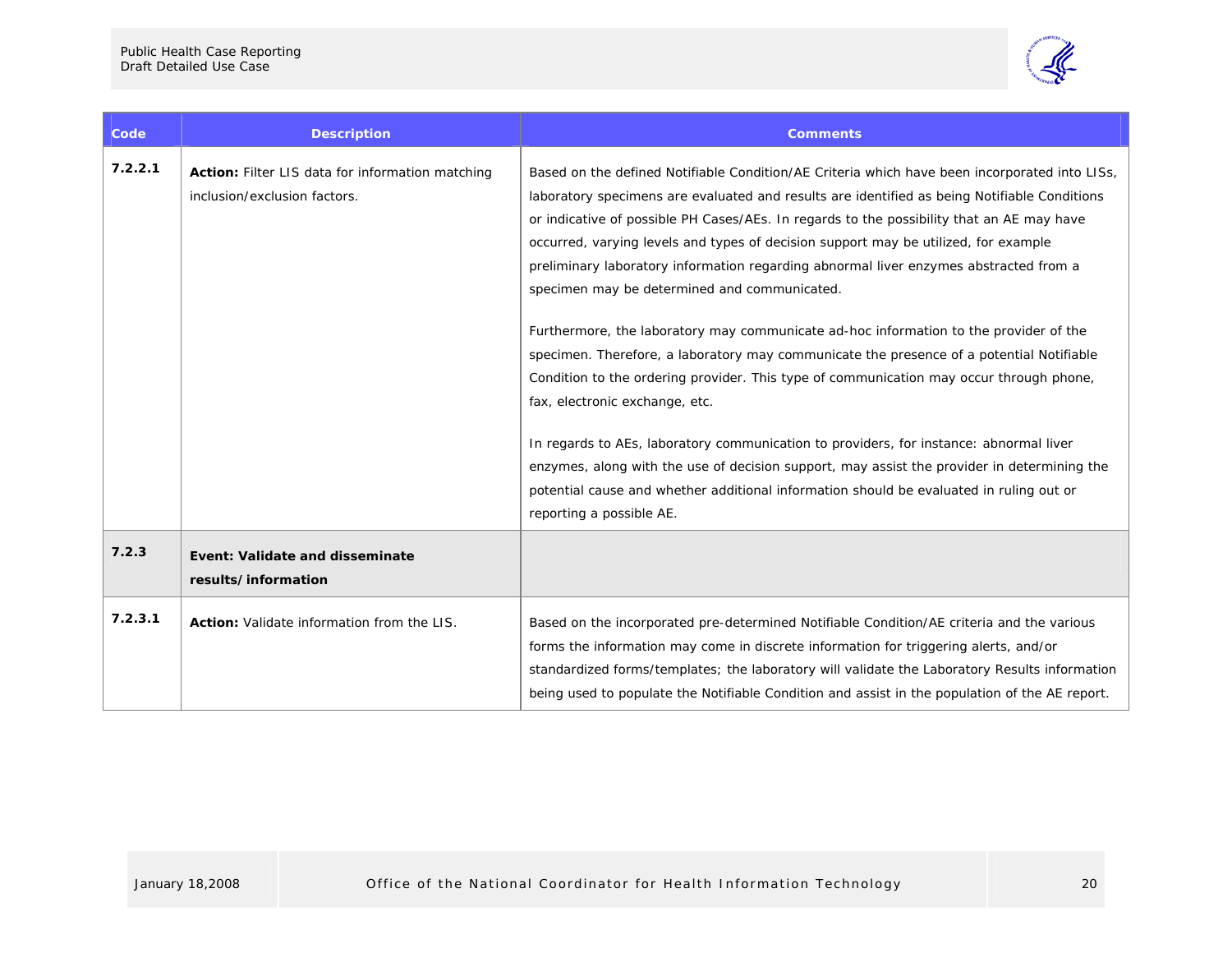

| Code    | <b>Description</b>                                                                                                                             | <b>Comments</b>                                                                                                                                                                                                                                                                                                                                                                                                                                                                                                                                                                                                                                              |
|---------|------------------------------------------------------------------------------------------------------------------------------------------------|--------------------------------------------------------------------------------------------------------------------------------------------------------------------------------------------------------------------------------------------------------------------------------------------------------------------------------------------------------------------------------------------------------------------------------------------------------------------------------------------------------------------------------------------------------------------------------------------------------------------------------------------------------------|
| 7.2.3.2 | <b>Action:</b> Transmit validated Notifiable Condition<br>Report /AE applicable information is disseminated<br>to public health.               | Notifiable Condition/AE Reports are transmitted to public health. The information transmitted<br>to public health may be in discrete components which create a discrete report, or a<br>summary/textual report, etc.<br>The laboratory results, along with specific information in regards to the reporting to public<br>health may be communicated on an ad-hoc basis with the provider of the specimen.                                                                                                                                                                                                                                                    |
| 7.2.4   | Event: Send Additional Information                                                                                                             |                                                                                                                                                                                                                                                                                                                                                                                                                                                                                                                                                                                                                                                              |
| 7.2.4.1 | Action: Send information related to previously<br>reported Notifiable Conditions/AEs and/or other<br>information may be sent to public health. | Based upon requests from public health for additional information, laboratories may provide<br>public health with information related to the Notifiable Conditions/AEs that they have<br>reported and/or other information which may assist public health in performing their<br>investigations.                                                                                                                                                                                                                                                                                                                                                             |
| 7.2.5   | Event: Receive Public Health Information                                                                                                       |                                                                                                                                                                                                                                                                                                                                                                                                                                                                                                                                                                                                                                                              |
| 7.2.5.1 | Action: Receive information from public health<br>regarding Notifiable Condition/AE reports which<br>have been transmitted to public health.   | Following public health's investigation, specific information may be sent to laboratories<br>regarding previously submitted Notifiable Conditions/AE reports. Information communicated<br>by public health and received by the laboratories may include the following:<br>confirmation/refutation of a specific Notifiable Condition/AE Report, information regarding a<br>specific Notifiable Condition/AE report, etc.<br>Laboratories may utilize the public health information in identifying additional required<br>Notifiable Conditions/AEs, assisting public health in determining other individuals, groups,<br>and locations that may be impacted. |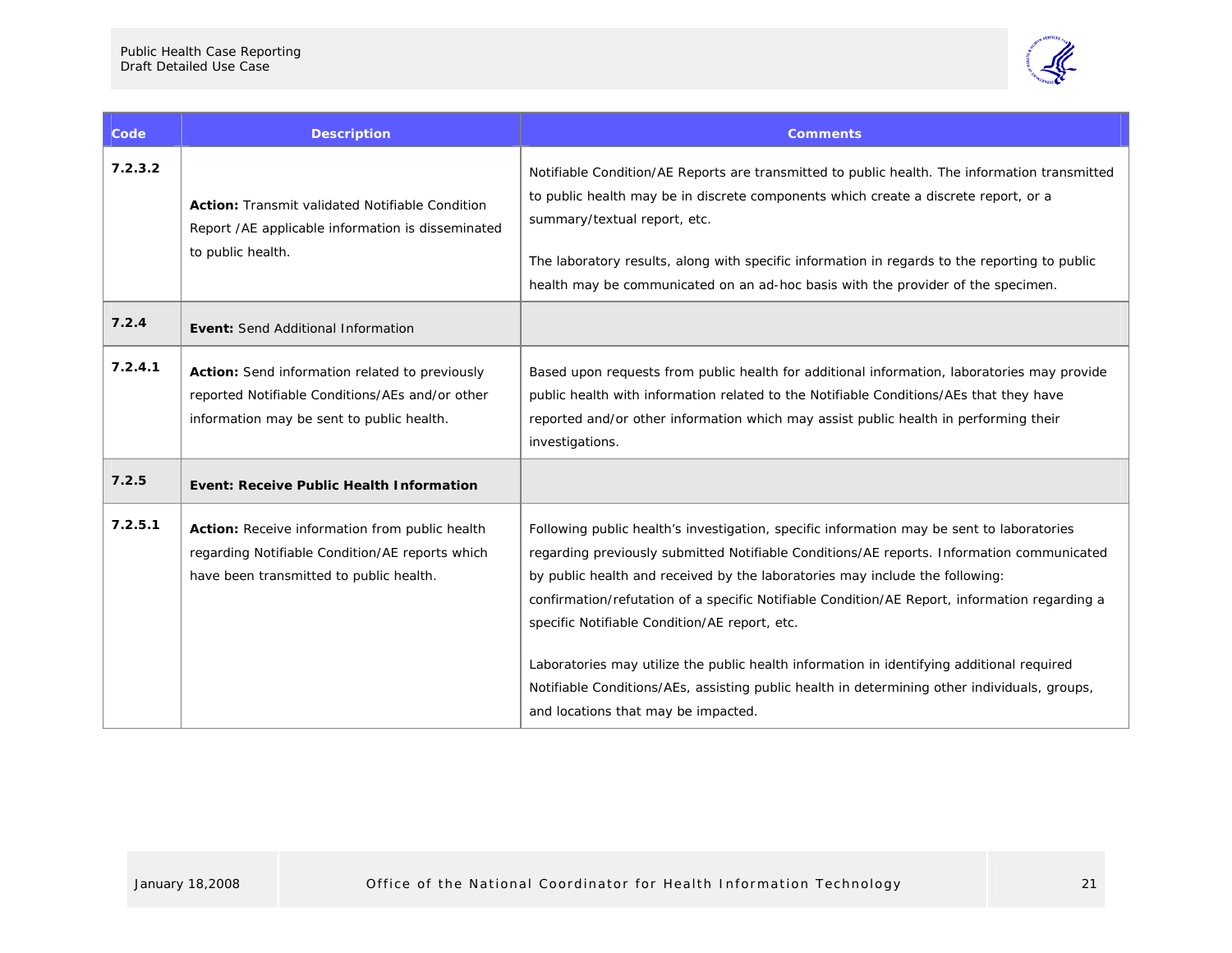

| Code                 | <b>Description</b>                                                                                  | <b>Comments</b>                                                                                                                                                                                                                                                                                                                                                                                            |
|----------------------|-----------------------------------------------------------------------------------------------------|------------------------------------------------------------------------------------------------------------------------------------------------------------------------------------------------------------------------------------------------------------------------------------------------------------------------------------------------------------------------------------------------------------|
| 7.2.5.1a             | <b>Alternative Action: Receive information from</b><br>public health regarding trends, groups, etc. | Following public health's investigation, information may be sent to laboratories regarding<br>trends and/or groups of Notifiable Conditions/AEs. Information communicated by public<br>health and received by the laboratories may include: specimen counts, geographic trends,<br>demographic trends, and/or other information that supports updated Notifiable Condition/AE<br>criteria, etc.            |
| 7.2.5.1 <sub>b</sub> | <b>Alternative Action: Receive alert/notification</b><br>information from public health.            | Following public health's investigation, information may be sent to laboratories regarding<br>trends and/or groups of Notifiable Conditions/AEs. Information communicated by public<br>health and received by the laboratories may include various alerts and notifications, which<br>may assist laboratories in understanding the public health environment, which may assist<br>them in their functions. |

#### **Figure <sup>7</sup>‐5. Reporting, Investigation, & Information Sharing – Public Health Perspective**

<span id="page-24-0"></span>

| <b>Code</b> | <b>Description</b>                                             | <b>Comments</b>                                                                                                                                                                                                                                                                                                                                                                                                                                                                                             |
|-------------|----------------------------------------------------------------|-------------------------------------------------------------------------------------------------------------------------------------------------------------------------------------------------------------------------------------------------------------------------------------------------------------------------------------------------------------------------------------------------------------------------------------------------------------------------------------------------------------|
| 7.3.1       | <b>Event:</b> Determine and communicate PH Case/AE<br>Criteria |                                                                                                                                                                                                                                                                                                                                                                                                                                                                                                             |
| 7.3.1.1     | <b>Action:</b> Determine PH Case/AE Criteria.                  | Varying entities including: response management organizations, manufacturers, research<br>entities, and other public health agencies/organizations may provide information assisting<br>public health in the determination of PH Case/AE criteria and reporting requirements/<br>specifications.<br>Information provided by these sources is addressed in a contextual manner for this use case<br>and may possibly include: pre-determined and updated case definitions, surveillance<br>information, etc. |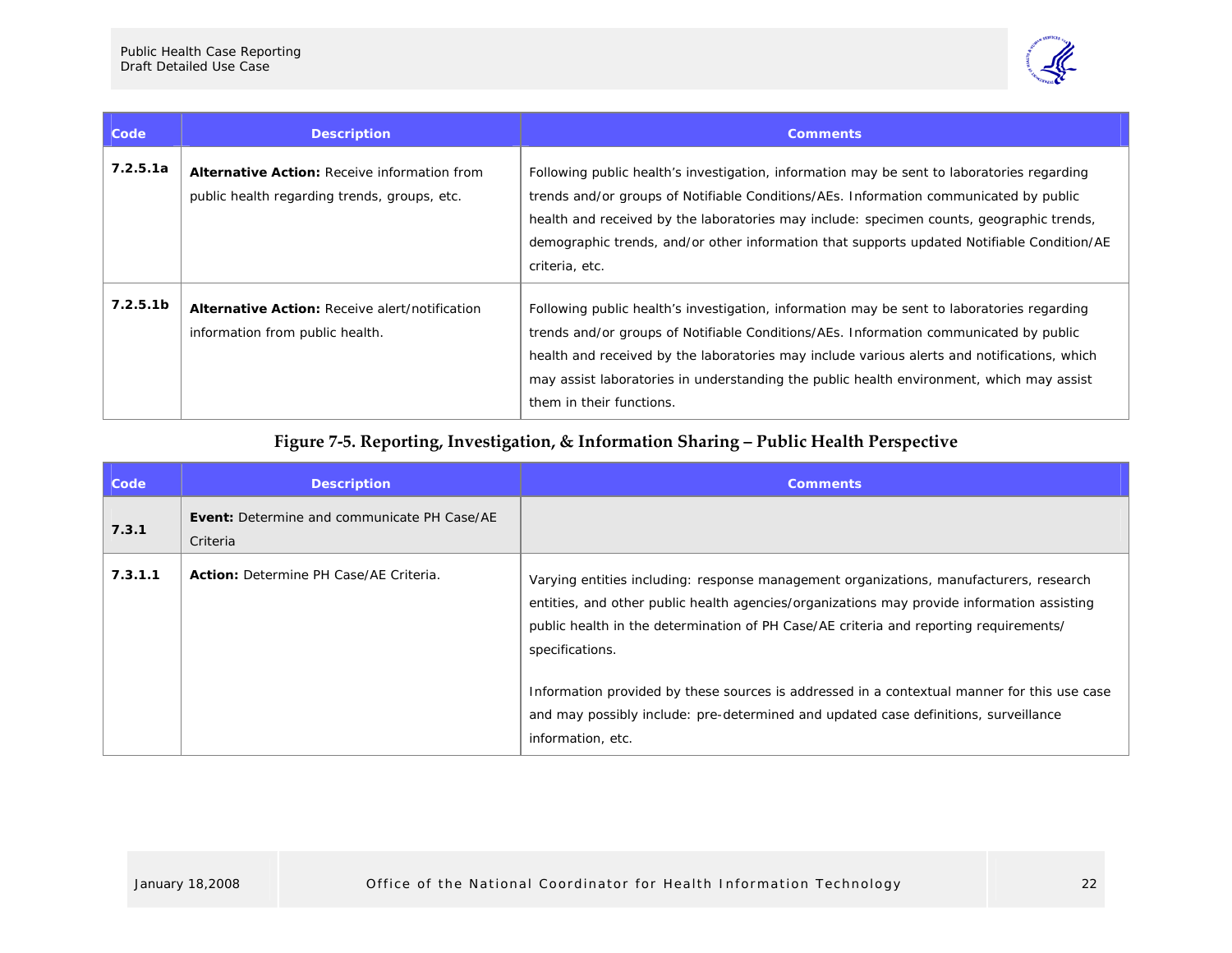

| Code    | <b>Description</b>                              | <b>Comments</b>                                                                                                                                                                                                                                                                                                    |
|---------|-------------------------------------------------|--------------------------------------------------------------------------------------------------------------------------------------------------------------------------------------------------------------------------------------------------------------------------------------------------------------------|
| 7.3.1.2 | Action: Communicate PH Case/AE Criteria.        | Detailed PH Case/AE Criteria is communicated via public health to providers and laboratories.<br>Today this information may be available in the form of published documents, web pages, or<br>downloadable reference documents.                                                                                    |
|         |                                                 | The information which is provided by public health may also include: notifiable<br>conditions/diseases, AE detection information, and reporting requirements/specifications. The<br>information which public health provides may be based upon a pre-determined case definition<br>and/or updated case definition. |
|         |                                                 | For the purposes of electronic PH Case/AE reporting, criteria information may come in the<br>form of: discrete information which may assist in triggering reporting alerts, standardized<br>electronic forms with both questions/templates, and response data etc.                                                 |
| 7.3.2   | Event: Receive and Evaluate reports/information |                                                                                                                                                                                                                                                                                                                    |
| 7.3.2.1 | Action: Receive reports/information.            | Reports/information is received by public health. The reports may be received in a discrete<br>format, as well as a summary/textual format. The utilization of decision support may assist in<br>identifying any reports which require immediate attention.                                                        |
| 7.3.2.2 | Action: Evaluate reports/information.           | Public health evaluates the reports/information which they have received. During the<br>evaluation, public health may prioritize the urgency of reports/information, may look for<br>specific information, completeness in the reports, may determine additional information<br>which is needed, etc.              |
| 7.3.3   | Event: Request additional information           |                                                                                                                                                                                                                                                                                                                    |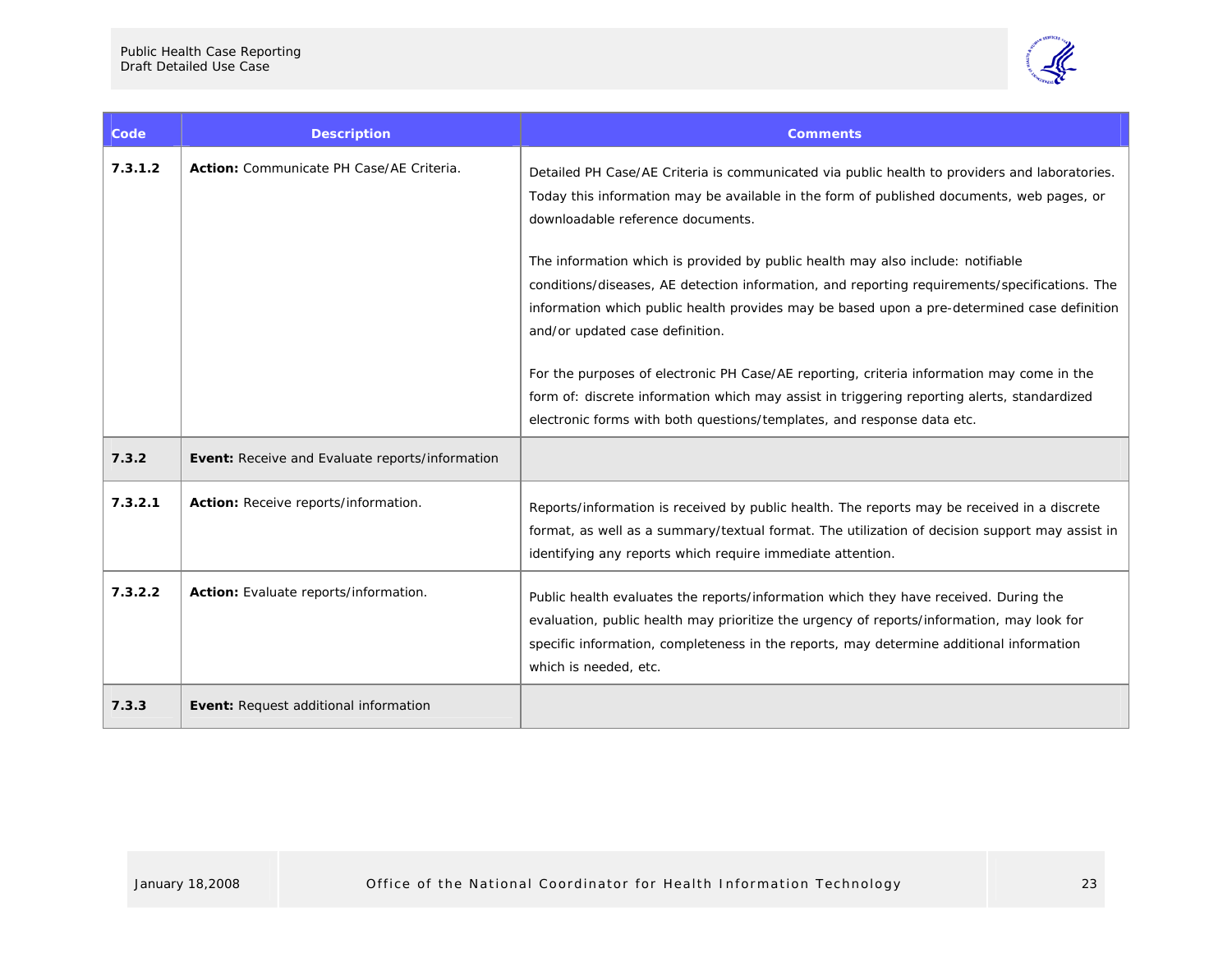

| Code     | <b>Description</b>                                                                                                                 | <b>Comments</b>                                                                                                                                                                                                                                                                                                                                                                                                                                                                                                                                                                                         |
|----------|------------------------------------------------------------------------------------------------------------------------------------|---------------------------------------------------------------------------------------------------------------------------------------------------------------------------------------------------------------------------------------------------------------------------------------------------------------------------------------------------------------------------------------------------------------------------------------------------------------------------------------------------------------------------------------------------------------------------------------------------------|
| 7.3.3.1  | <b>Action:</b> Request information from submitters of<br>reports/information.                                                      | In order to perform investigations, public health may request information directly from the<br>submitters of reports/information. The request may be ad-hoc in nature and be facilitated by<br>way of a phone call, fax, etc. Therefore, for the purposes of this use case the request for<br>additional information is not specified as an information exchange but is understood as being<br>highly relevant to facilitating public health processes.                                                                                                                                                 |
| 7.3.3.2a | Alternative Action: Request information by<br>utilizing the information exchange to send a call<br>out for applicable information. | Public health may also consider utilizing information exchanges for the purposes of obtaining<br>additional information. The request may be ad-hoc in nature and may be in request for any<br>type of information, from any number of sources. Therefore, for the purposes of this use case<br>the request for additional information is not specified as an information exchange, but is<br>understood as being highly relevant to facilitating public health processes and may be<br>facilitated by information exchanges.                                                                            |
| 7.3.4    | Event: Receive information and perform<br>investigation                                                                            |                                                                                                                                                                                                                                                                                                                                                                                                                                                                                                                                                                                                         |
| 7.3.4.1  | <b>Action:</b> Receive addition information to assist in<br>investigation activities.                                              | In response to public health's requests, provider, laboratories, and other sources send<br>information to public health. For the purposes of this use case, these information exchanges<br>are seen as contextual for the information which is sent by various sources and received by<br>public health may be in regards to varying topics, specifications, etc.<br>For the purposes of PH Cases and AE investigations, additional information requested and<br>received by public health may assist in classifying the possible cases in order to determine<br>appropriate resources, attention, etc. |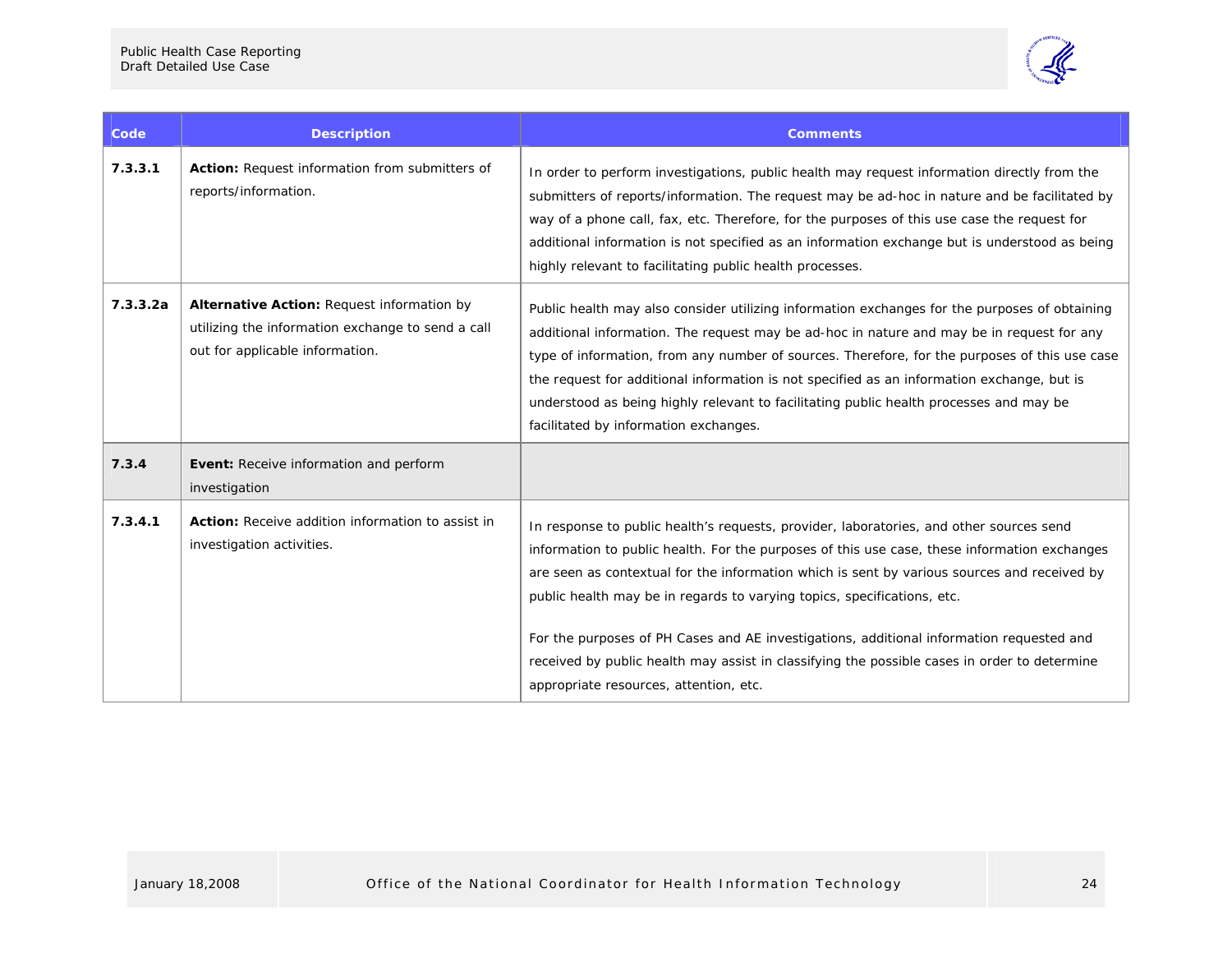

| Code    | <b>Description</b>                                    | <b>Comments</b>                                                                                                                                                                                                                                                                                                                                                                                                                                                                                                                                                                            |
|---------|-------------------------------------------------------|--------------------------------------------------------------------------------------------------------------------------------------------------------------------------------------------------------------------------------------------------------------------------------------------------------------------------------------------------------------------------------------------------------------------------------------------------------------------------------------------------------------------------------------------------------------------------------------------|
| 7.3.4.2 | Action: Perform investigation activities.             | During the investigation, PH Case and AE investigators utilize information such as: subject<br>data, health event/clinical data, conveyance information, case/event investigation, exposure,<br>initial monitoring, follow-up, and treatment information.<br>For possible PH Cases and AEs, onset, symptoms, risk factors, medication history, laboratory<br>results, procedures, diagnosis, health status, counts, trends, patterns, etc. are investigated.<br>In respect to possible PH Cases, additional epidemiological, contact tracing, and                                          |
|         |                                                       | specimen/sample analysis activities may be performed.                                                                                                                                                                                                                                                                                                                                                                                                                                                                                                                                      |
| 7.3.5   | Event: Confirm and/or refute PH Case/AE Reports       |                                                                                                                                                                                                                                                                                                                                                                                                                                                                                                                                                                                            |
| 7.3.5.1 | Action: Validate PH Cases and AEs.                    | Through the investigation process, the information within the reports will be validated by<br>public health investigators. In validation of the reports a determination will need to be<br>performed in order to determine whether the reports are "real".                                                                                                                                                                                                                                                                                                                                 |
| 7.3.5.2 | Action: Confirm and/or refute PH Case/AE<br>Reports.  | Specific PH Cases/AEs will either be confirmed and/or refuted. Critical activities such as<br>establishing a case definition and a testing hypothesis will be addressed prior to or in<br>alignment with the confirmation/refutation process.                                                                                                                                                                                                                                                                                                                                              |
| 7.3.6   | Event: Assess impact and determine management<br>plan |                                                                                                                                                                                                                                                                                                                                                                                                                                                                                                                                                                                            |
| 7.3.6.1 | Action: Assess and understand impact.                 | In order to understand the impact for certain Notifiable Conditions, PH Cases, and AEs, the<br>severity and need for immediate response may be identified upon or in some cases prior to<br>the receipt of the report. For instance in most states, one reported incident of small pox is<br>considered to be an outbreak and must be managed accordingly. There are also times that<br>following the administration of a vaccination, possible adverse events are reported.<br>This is described separately in the 2008 Draft Detailed Immunizations and Response<br>Management Use Case. |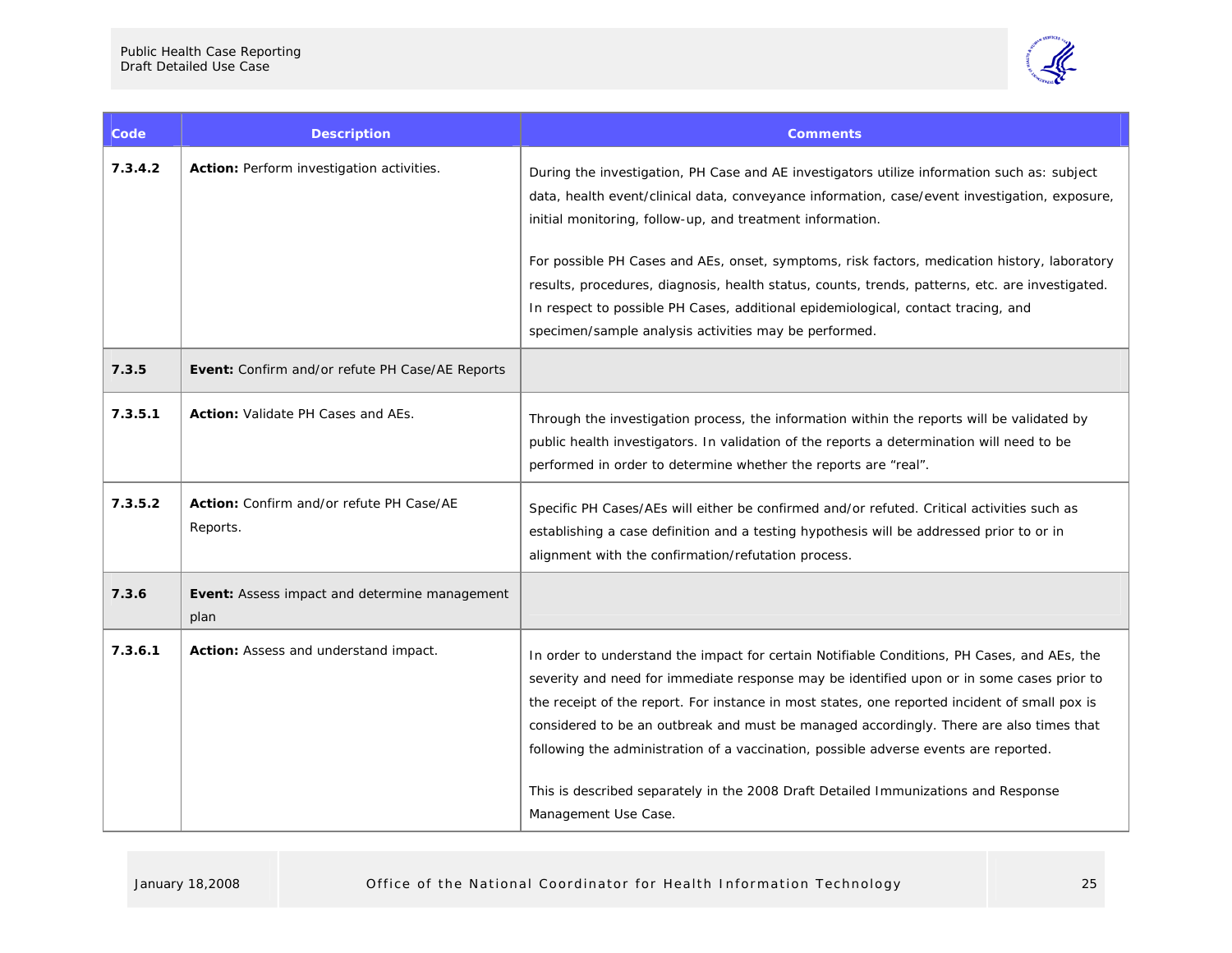

| Code     | <b>Description</b>                                                                                                                                             | <b>Comments</b>                                                                                                                                                                                                                                                                                                                                                                                                                                                                                                                                                                                                                                                                                     |
|----------|----------------------------------------------------------------------------------------------------------------------------------------------------------------|-----------------------------------------------------------------------------------------------------------------------------------------------------------------------------------------------------------------------------------------------------------------------------------------------------------------------------------------------------------------------------------------------------------------------------------------------------------------------------------------------------------------------------------------------------------------------------------------------------------------------------------------------------------------------------------------------------|
| 7.3.6.2  | Action: Determine management plan.                                                                                                                             | The development of the management plan may be completed in collaboration with other<br>entities including: response management organizations, manufacturers, and research<br>entities. The management plan may include: processes for monitoring and follow-up, the<br>administration of prophylaxis and treatment, as well as communication.<br>The processes for carrying out the appropriate clinical interventions are described separately<br>in events 7.1.2 through 7.1.6 in the 2008 Draft Detailed Immunizations and Response<br>Management Use Case.                                                                                                                                      |
| 7.3.7    | Event: Communicate Public Health<br><b>Information</b>                                                                                                         |                                                                                                                                                                                                                                                                                                                                                                                                                                                                                                                                                                                                                                                                                                     |
| 7.3.7.1  | <b>Action:</b> Communicate information regarding<br>specific Notifiable Condition, PH Case, and AE<br>reports which have been transmitted to public<br>health. | Following public health's investigation, specific information may be sent to providers and<br>laboratories regarding their previously submitted Notifiable Conditions/PH Case/AE reports.<br>The intent of this process step and communication is to provide direct feedback to reporting<br>entities which may assist them in identifying additional possible PH Cases/AEs, determining<br>the best methods for managing and treating their patients, and either actively informing<br>submitters and/or giving them a mechanism to better understand their environment, as it<br>relates to public health.                                                                                        |
| 7.3.7.1a | Alternative Action: Communicate information<br>regarding trends, groups, etc.                                                                                  | Following public health's investigation, focused information may be sent to providers and<br>laboratories regarding trends and/or groups of Notifiable Conditions/PH Cases/AEs.<br>Information communicated by public health and received by provider, laboratories, and other<br>recipients may include: specimen counts, geographic trends, demographic trends, and/or<br>other information that supports updated PH Case/AE criteria, etc.<br>Information which is communicated via a transmission or a tool to other public health<br>agencies/organizations may be more specific then communications to other sources and<br>would align with appropriate regulations and standing agreements. |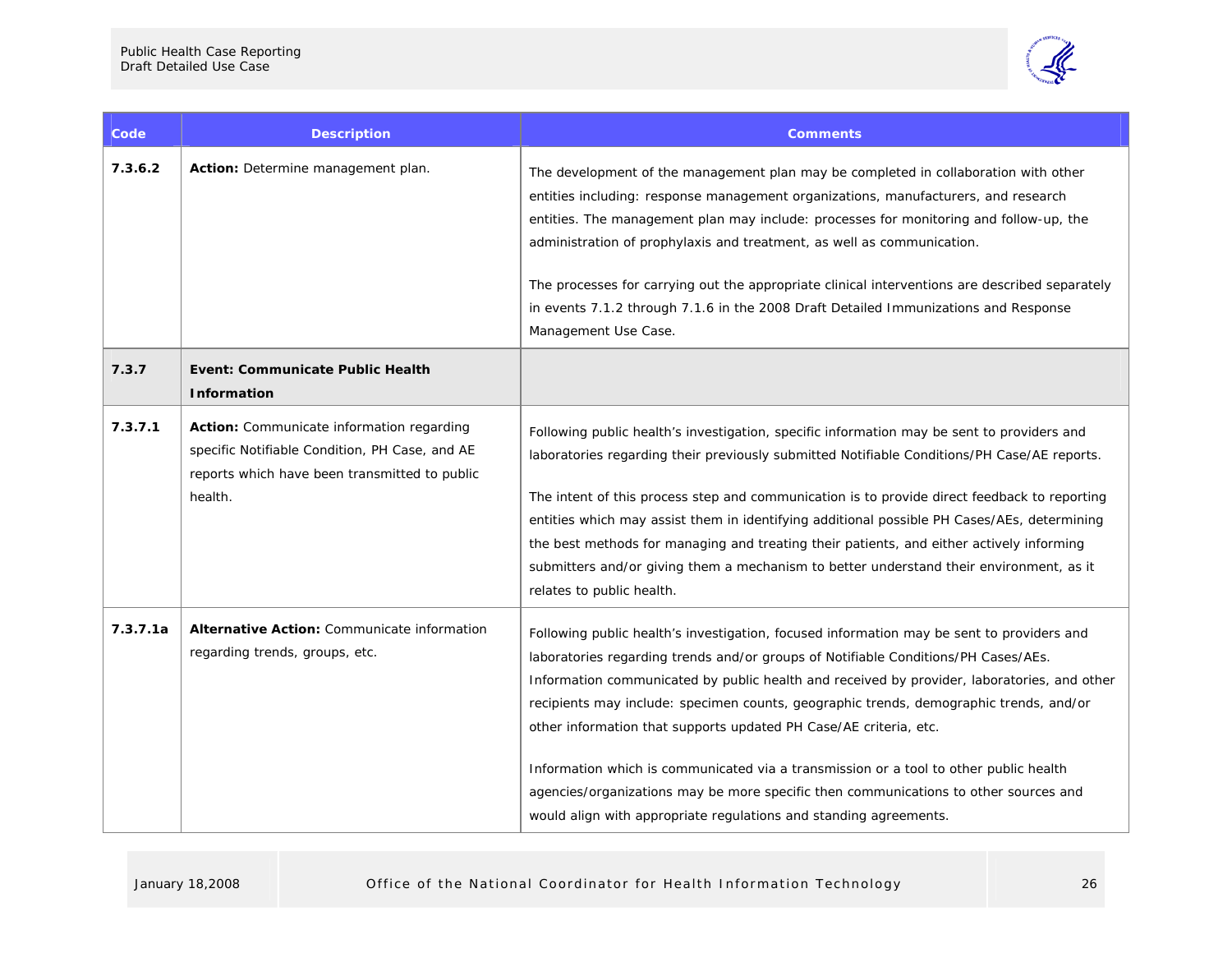

| Code                 | <b>Description</b>                                                      | <b>Comments</b>                                                                                                                                                                                                                                                                                                                                                                                                                                                                |
|----------------------|-------------------------------------------------------------------------|--------------------------------------------------------------------------------------------------------------------------------------------------------------------------------------------------------------------------------------------------------------------------------------------------------------------------------------------------------------------------------------------------------------------------------------------------------------------------------|
| 7.3.7.1 <sub>b</sub> | <b>Alternate Action:</b> Communicate alert/notification<br>information. | Following public health's investigation, general population health information may be sent to<br>providers and laboratories regarding trends and/or groups of Notifiable Conditions/AEs.<br>Information communicated by public health and received by the providers, laboratories, and<br>other recipients may include: various alerts and notifications which may assist entities in<br>understanding the public health environment which may assist them in their functions. |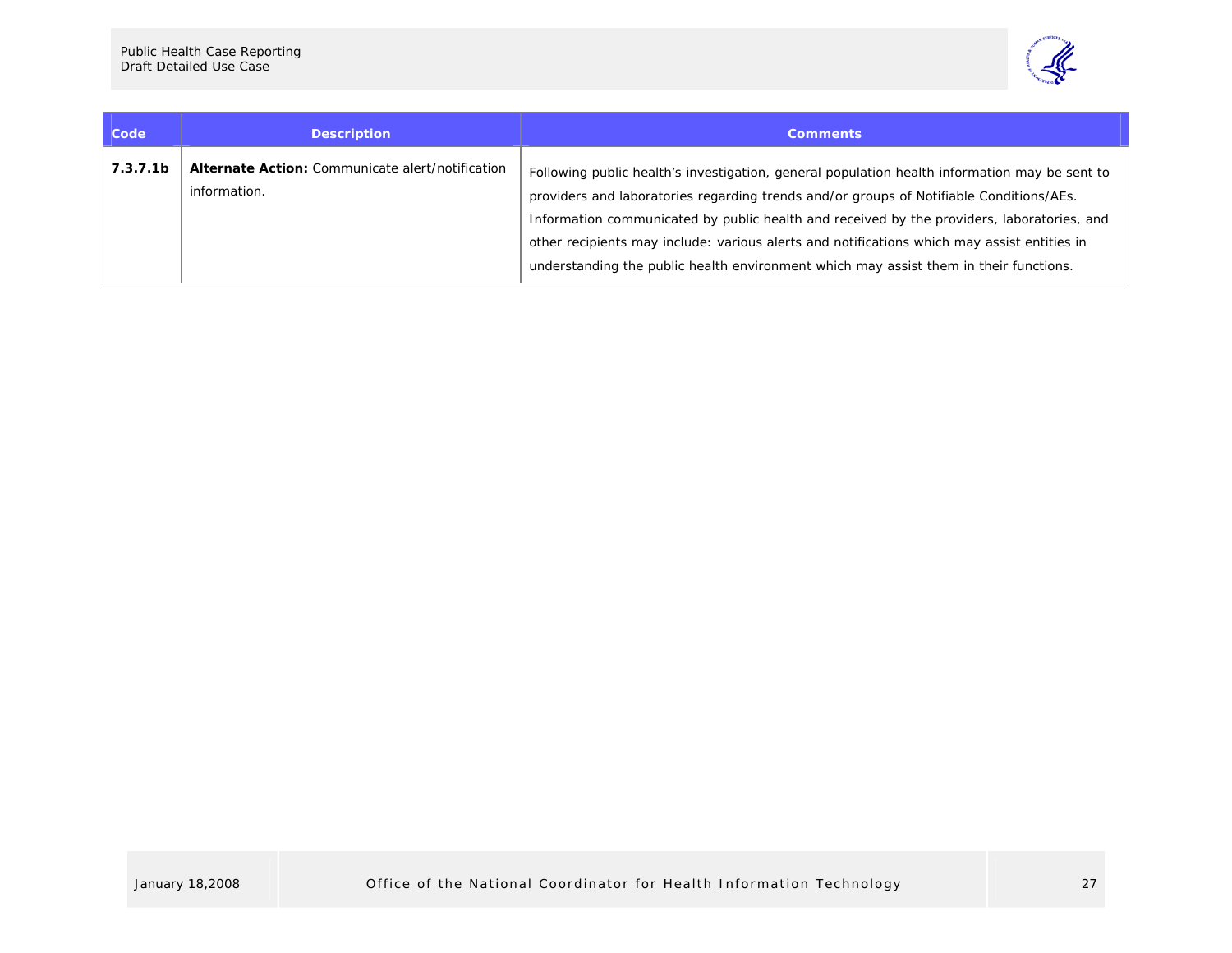

### <span id="page-30-0"></span>**8.0 Information Exchange**

This section highlights selected information exchange capabilities which enable the scenarios described in this use case. These are functional capabilities which may be provided by a variety of organizations including free-standing RHIOs, integrated care delivery organizations, provider organizations, health record banks, public health networks, specialty networks, and others providing these capabilities.

| Code | Capability                                                                                                                                                  | <b>Comments</b>                                                                                                                                                                                                                                                                                                                                                                                                                                                                                                                                                                                                                                                                                                                                                                                                                    |
|------|-------------------------------------------------------------------------------------------------------------------------------------------------------------|------------------------------------------------------------------------------------------------------------------------------------------------------------------------------------------------------------------------------------------------------------------------------------------------------------------------------------------------------------------------------------------------------------------------------------------------------------------------------------------------------------------------------------------------------------------------------------------------------------------------------------------------------------------------------------------------------------------------------------------------------------------------------------------------------------------------------------|
| 8.1  | Data provisioning – including support for<br>secondary uses - data provisioning and<br>distribution of data transmission<br>parameters                      | Capability to distribute pre-determined data<br>reporting requirements, logical algorithms,<br>vocabularies, quidelines or similar information to<br>target systems so that these systems can<br>implement the associated capabilities. For purposes<br>of this use case, target systems may include EHRs,<br>LISs, and possibly those systems involved in<br>information exchange. In some cases, the data<br>transmission parameters include information<br>reporting requirements (e.g. filtering criteria, data<br>to report, vocabularies to use, reporting formats<br>and destinations). For example, reporting<br>requirements for notifiable diseases could be<br>distributed electronically to systems capable of<br>receiving and implementing them to evaluate data<br>being processed through routine care activities. |
| 8.2  | Data pseudonymization and re-<br>identification as well as HIPAA de-<br>identification                                                                      | Capability to pseudonymize and re-link data, as well<br>as capability to de-identify data per HIPAA<br>requirements, which may be a requirement for<br>specific types of public health case reports.                                                                                                                                                                                                                                                                                                                                                                                                                                                                                                                                                                                                                               |
| 8.3  | Data delivery – including secure data<br>delivery, confirmation of delivery to EHRs,<br>personally controlled health records, other<br>systems and networks | Capability to securely deliver data to the intended<br>recipient, confirm delivery, including the ability to<br>route data based on message content if required.<br>For example, routing or distributing public health<br>case reports or adverse event reports may be based<br>on information contained within the report or<br>associated messages.                                                                                                                                                                                                                                                                                                                                                                                                                                                                              |

#### **Figure 8‐1. Public Health Case Reporting Information Exchange Capabilities**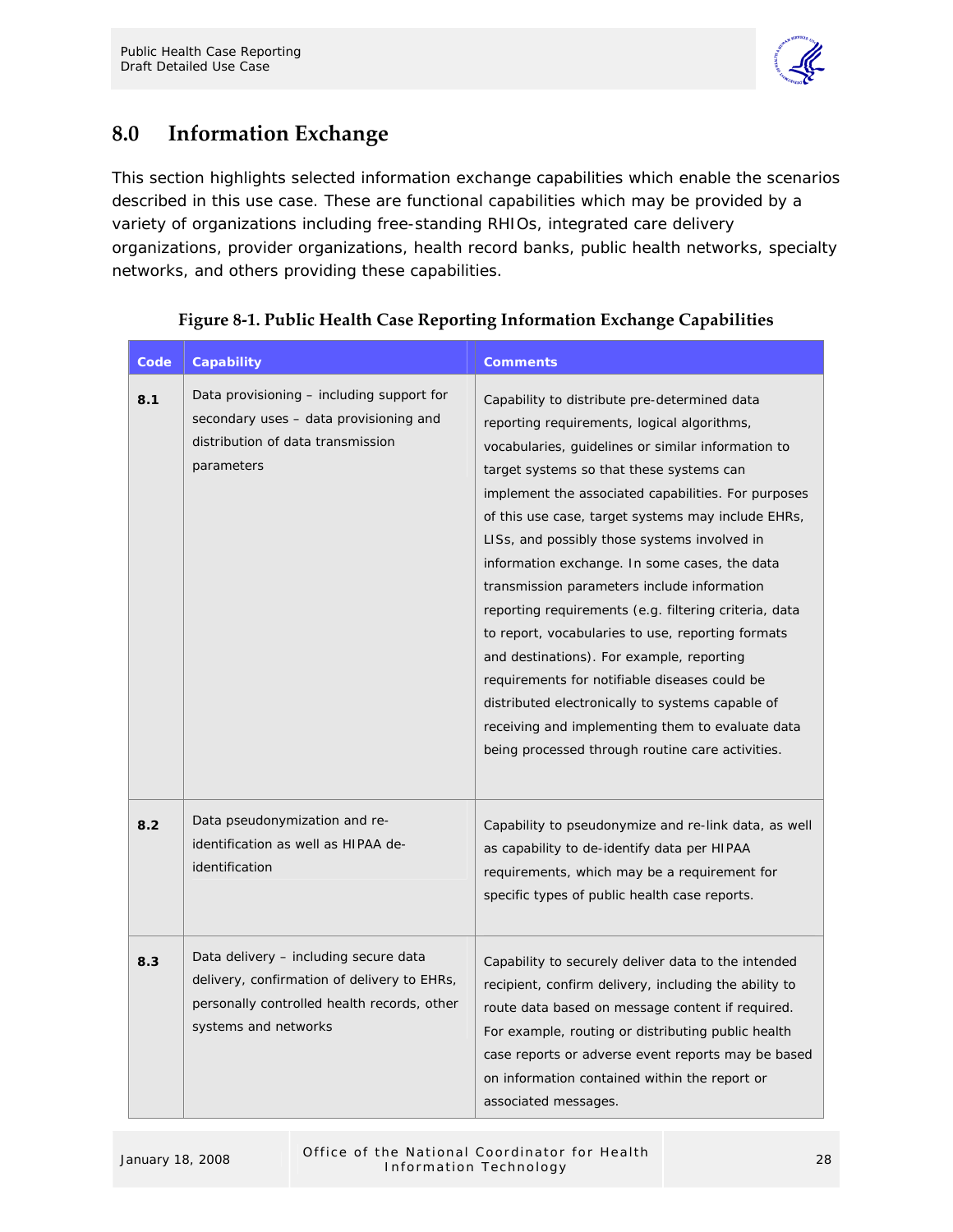

While not described in this section, other capabilities which support information exchange includes data integrity and non-repudiation checking; subject and user identity arbitration with like identities during information exchanges; access logging and error handling for data access and exchange; consumer review of disclosure and access logs; and routing consumer requests to correct data.

**Geographic Health Information Exchange (HIE):** The functional capability to exchange health information among systems within a defined network, as well as, between networks in order to facilitate the exchange of health information of individuals or populations. These functional capabilities may be provided fully or partially by a variety of organizations including free-standing or geographic health information exchanges (e.g. RHIOs), integrated care delivery networks, provider organizations, health record banks, public health networks, specialty networks, and others providing these capabilities.

**Specialty Network:** May provide all, or a portion of the capabilities needed to accomplish the activities involved in the exchange of health information. Specialty networks may focus on the exchange of specific types of health information, may focus on specific patient populations, may focus on the capabilities needed to support specific types of healthcare activities, or may perform a combination of information exchange activities and other services.

**Point-to-Point Exchange:** A direct link or communication connection with defined endpoints.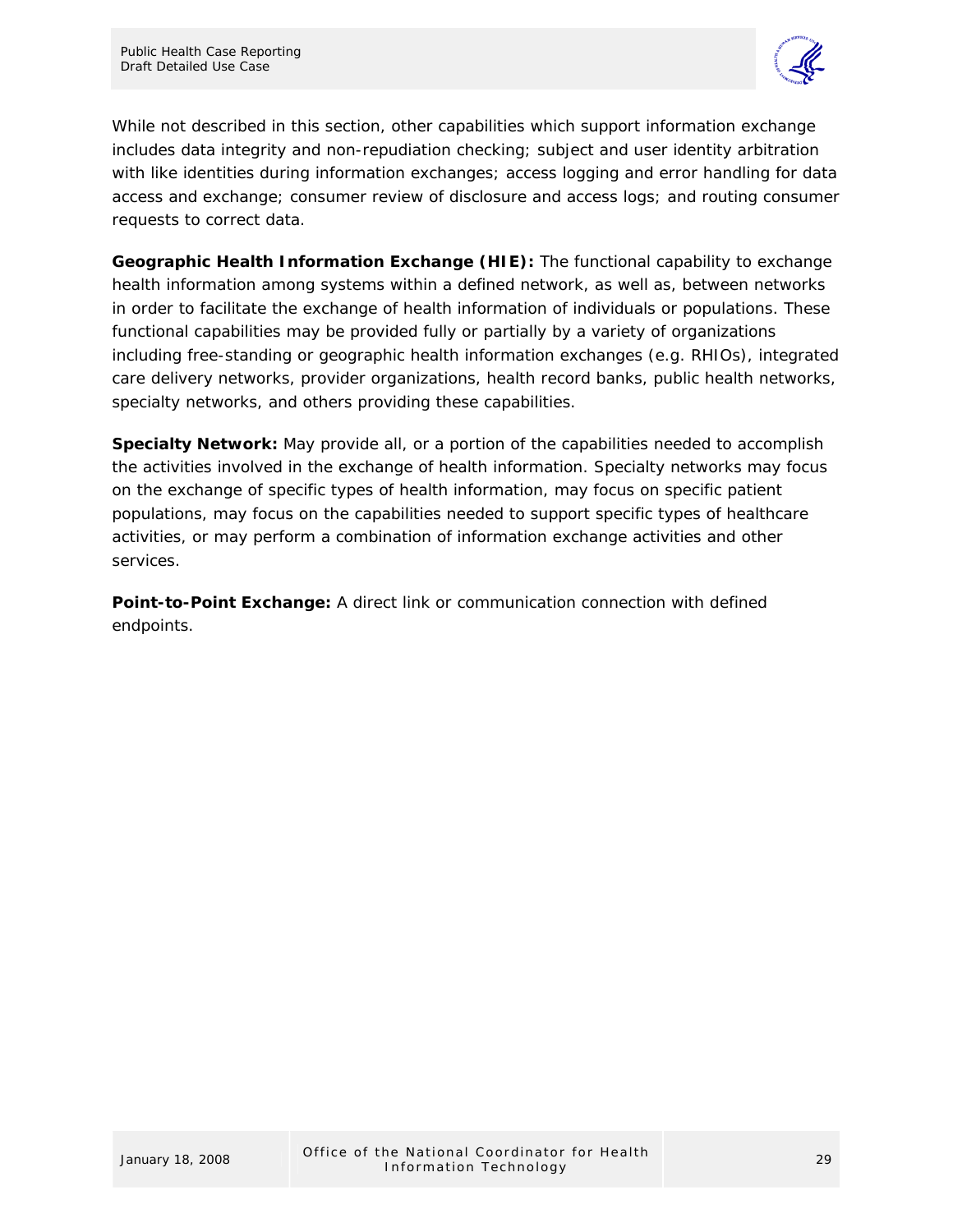

### <span id="page-32-0"></span>**9.0 Public Health Case Reporting Dataset Considerations**

There are various information needs which are addressed by this use case.

Currently there are initiatives underway which are addressing consistent nationally notifiable conditions by focusing on:

- A minimum set of common data elements for electronic messaging used to report a notifiable condition from a healthcare provider [and health information exchange entities] to (and across) health jurisdiction(s),
- A list of disease specific data elements for four initial conditions (Anthrax, Hepatitis B, Tuberculosis, and Tularemia), and
- The development of a process for the future identification of disease specific data elements for all conditions.

At this time, there is also discussion regarding what information might or could be available within EHRs, LISs, and other systems which could assist in the identification and reporting of possible PH Cases and AEs. For the purposes of PH Case and AE reporting, the following non-exhaustive information categories with limited examples may be considered:

- Considerations for both PH Cases and AEs:
	- Demographic Information
	- Health History & Status Information
	- Clinical Information
	- Specimen/Laboratory Information
- Specific considerations for PH Cases:
	- Condition/Disease Information
	- Contact/Exposure Information
- Specific considerations for AEs:
	- Event Information
	- Product Information
	- Manufacturer Information

In addition, there are needs for population health related information which might be incorporated into EHRs and LISs, as well as population health information that might be exchanged between providers, laboratories, public health, etc. Information exchanges among public health entities as well as provider-to-provider communication may also occur, assisting public health and providers in better understanding the public health environment.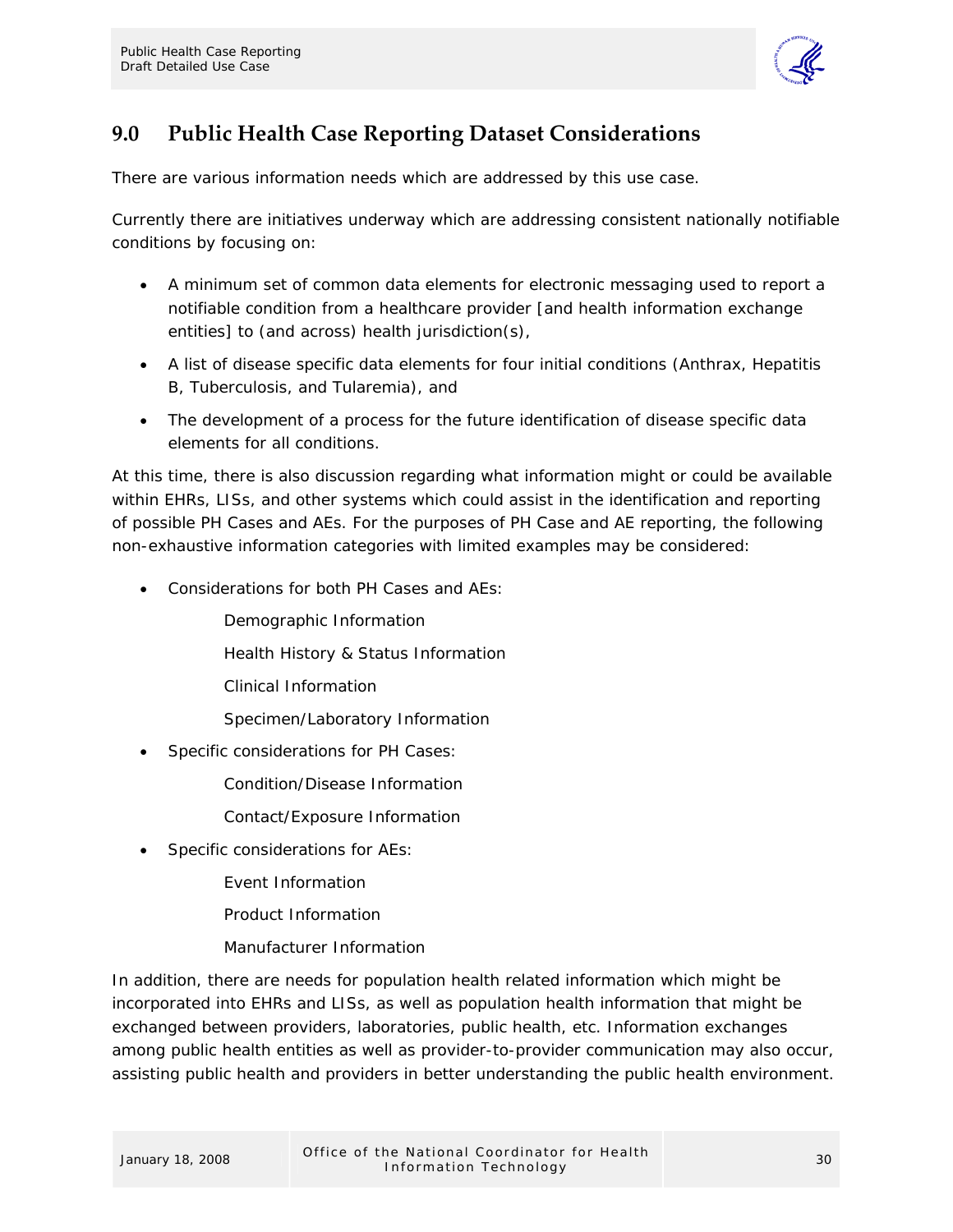

For the purposes of population health information exchange, the following non-exhaustive information categories with limited examples may be considered:

• Status of Reports:

Acknowledgement of Report Information

Confirmation or Refutation Information

Summary Information

• Focused Population Health Communications:

Aggregate Information

Specimen Counts

Geographic Trends

- Demographic Trends
- General Population Health Communications:

Alerts

**Notifications**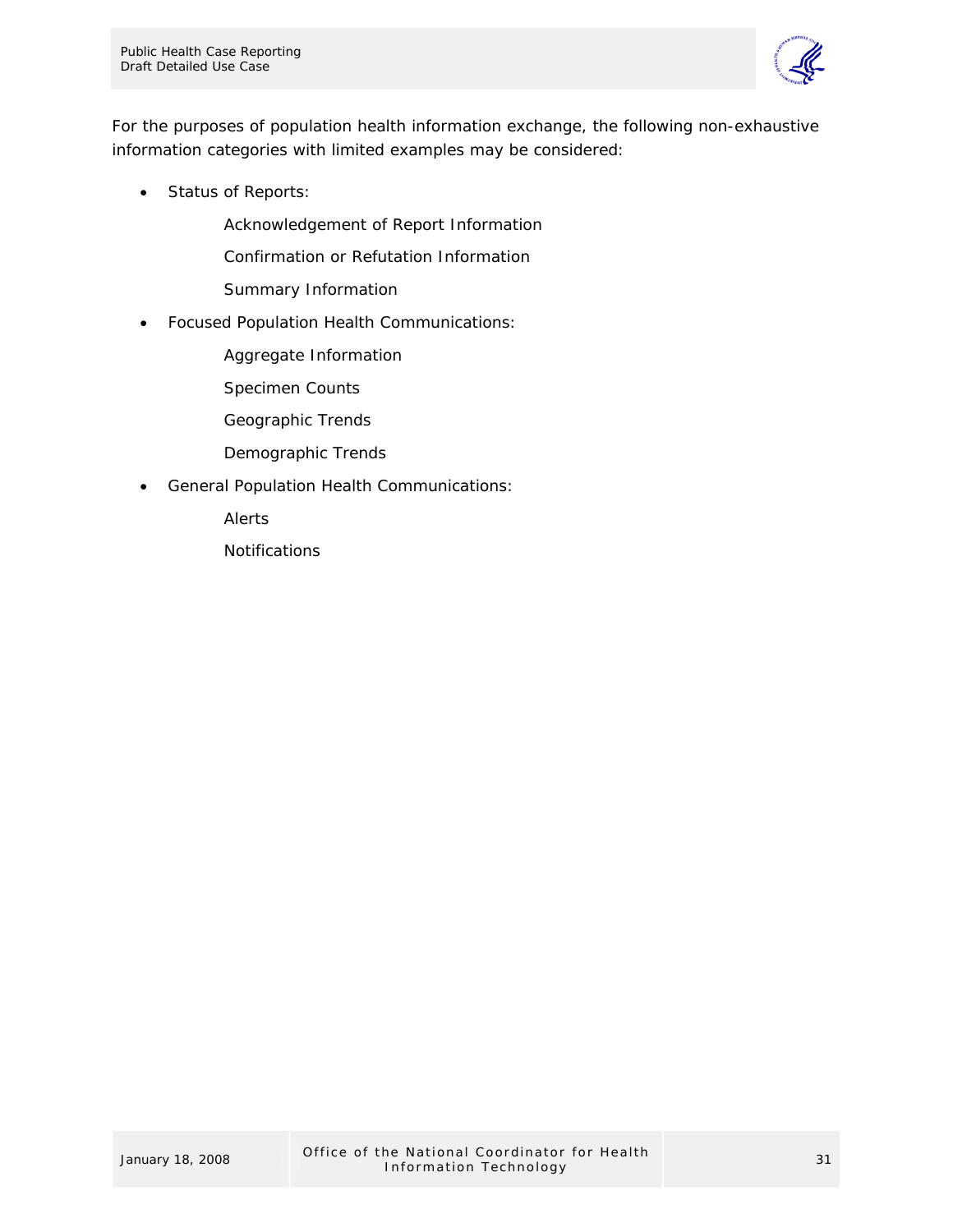

### <span id="page-34-0"></span>**Appendix A: Glossary**

These items are included to clarify the intent of this use case. They should not be interpreted as approved terms or definitions but considered as contextual descriptions.

**Adverse Event:** An adverse event is a change in health or "side-effect" that occurs in a person during a clinical trial or other health-related circumstance. Adverse events may be related to and declared in regards to drugs, vaccinations, devices, procedures, patient care, and other health events.

**AHIC:** American Health Information Community; a federal advisory body chartered in 2005, serving to make recommendations to the Secretary of the U.S. Department of Health and Human Services in regards to the development and adoption of health information technology.

**Case Criteria:** Determinants of a recognizable event (and/or issue) that may have a potential impact on the diagnosis (and/or result) of a suspected and/or confirmed public health case. Criteria may include but are not limited to: personal/genetic characteristics, reactions and medication intakes, general history of a patient/event/issue or case, tracing, results or possible causes of suspected and/or confirmed public case.

**Case Definition:** Defines and categorizes characteristics and traits of a health group diagnosis that can be reviewed and assessed by the PH perspective; recognized as being either a cluster or an individual focus bringing to attention specific criteria for various topics that may include disease outbreak, pharmaceuticals, biological, epidemiology, etc.

**Case Investigation:** Surveillance, prevention, or control taken on any potential infectious disease, outbreak, event, agent, or specimen dealing with a particular disease or threat that is present in order to gather relevant information about complications associated with a possible public health case.

**CDC:** Centers for Disease Control and Prevention; a federal agency within the Department of Health and Human Services that serves to enhance and promote the health and quality of life by preventing and controlling disease, injury and disability.

**Clinicians:** Healthcare providers with patient care responsibilities, including physicians, advanced practice nurses, physician assistants, nurses, and other credentialed personnel involved in treating patients.

**CMS:** Centers for Medicare & Medicaid Services; a federal agency within the Department of Health and Human Services that administers Medicare, Medicaid and the State Children's Health Insurance Program through portability standards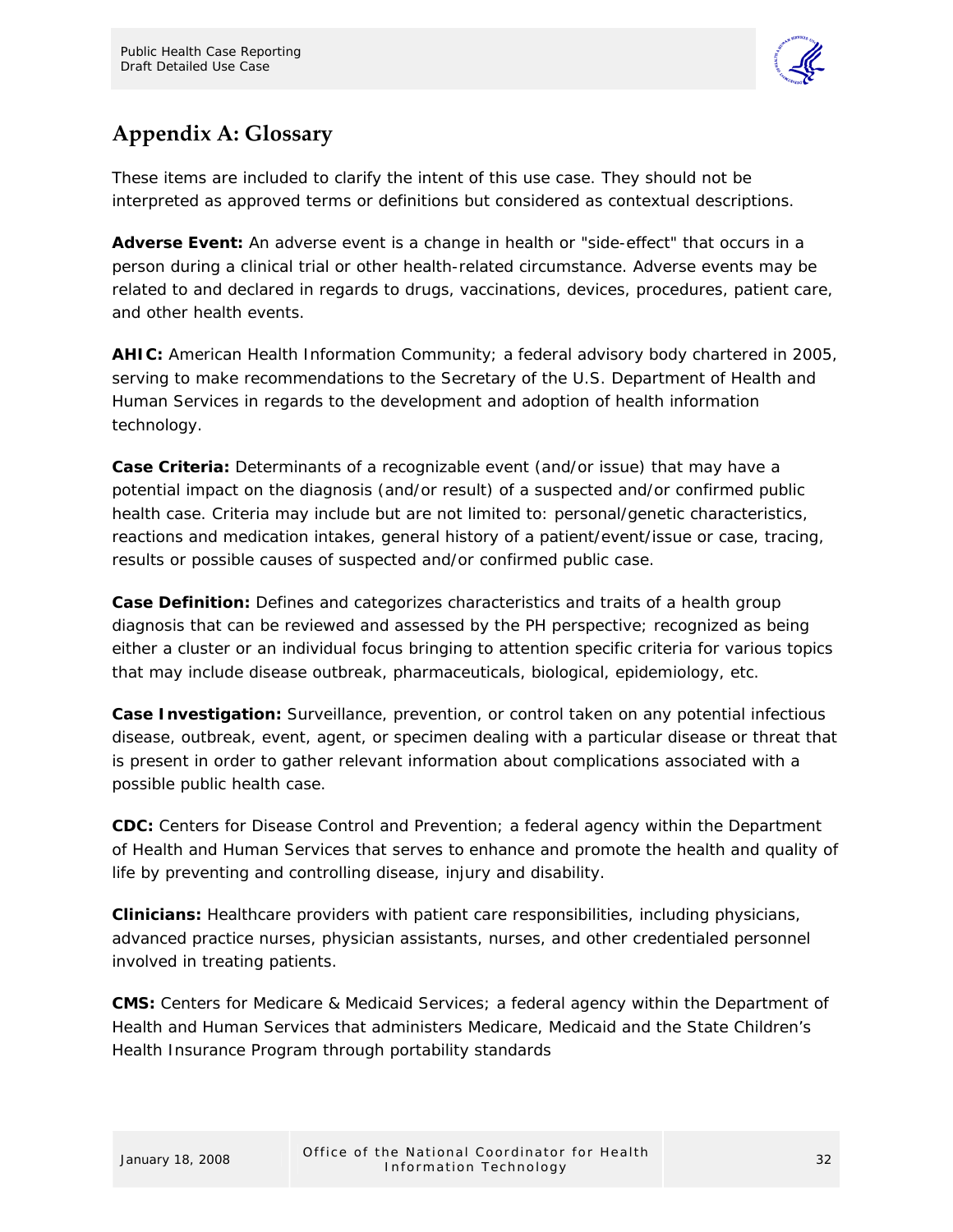

**Consumers:** Members of the public that include patients as well as caregivers, patient advocates, surrogates, family members, and other parties who may be acting for, or in support of, a patient receiving or potentially receiving healthcare services.

**Contact Tracing:** Identification, diagnosis, and monitoring of persons who may have come into contact with an infected person as an attempt to interrupt transmissions of diseases, infections and/or outbreaks.

**Decision Support:** An activity that enables improved analysis in conclusions based on related information, recent research, algorithms, or other resources.

**Department of Health and Human Services (HHS):** The United States federal agency responsible for protecting the health of the nation and providing essential human services with the assistance of its operating divisions that include: Administration for Children and Families (ACF), Administration on Aging (AOA), Agency for Healthcare Research and Quality (AHRQ), Agency for Toxic Substances and Disease Registry (ATSDR), Centers for Disease Control and Prevention (CDC), Centers for Medicare & Medicaid Services (CMS), Food and Drug Administration (FDA), Health Resources and Services Administration (HRSA), Indian Health Services (IHS), National Institutes of Health (NIH), Program Support Center (PSC), and Substance Abuse and Mental Health Services Administration (SAMHSA).

**Electronic Health Record (EHR):** A longitudinal electronic record of patient health information generated in one or more encounters in any care delivery setting; information may include patient demographics, progress notes, problems, medications, vital signs, past medical history, immunizations, laboratory information and radiology reports.

**FDA:** Food and Drug Administration; a federal agency within the Department of Health and Human Services responsible for the safety regulation of foods, dietary supplements, vaccines, drugs, medical devices, veterinary products, biological medical products, blood products and cosmetics.

**Geographic Health Information Exchange/ Regional Health Information Organization:** A multi-stakeholder entity, which may be a free-standing organization i.e. – hospitals, healthcare systems, partnership organizations, etc. that supports health information exchange which enable the movement of health-related data within state, local, territorial, or jurisdictional participant groups. Activities supporting health information exchanges may also be provided by entities which are separate from geographic health information exchanges/Regional Health Information Organizations and may include: integrated delivery networks, health data banks, etc.

**Government Agencies:** Local, state, territorial, or federal departments within the United States government responsible for the oversight and administration of a specific function; government agencies that could participate in public health case reporting and management may include: Food & Drug Administration (FDA), Centers for Disease Control and Prevention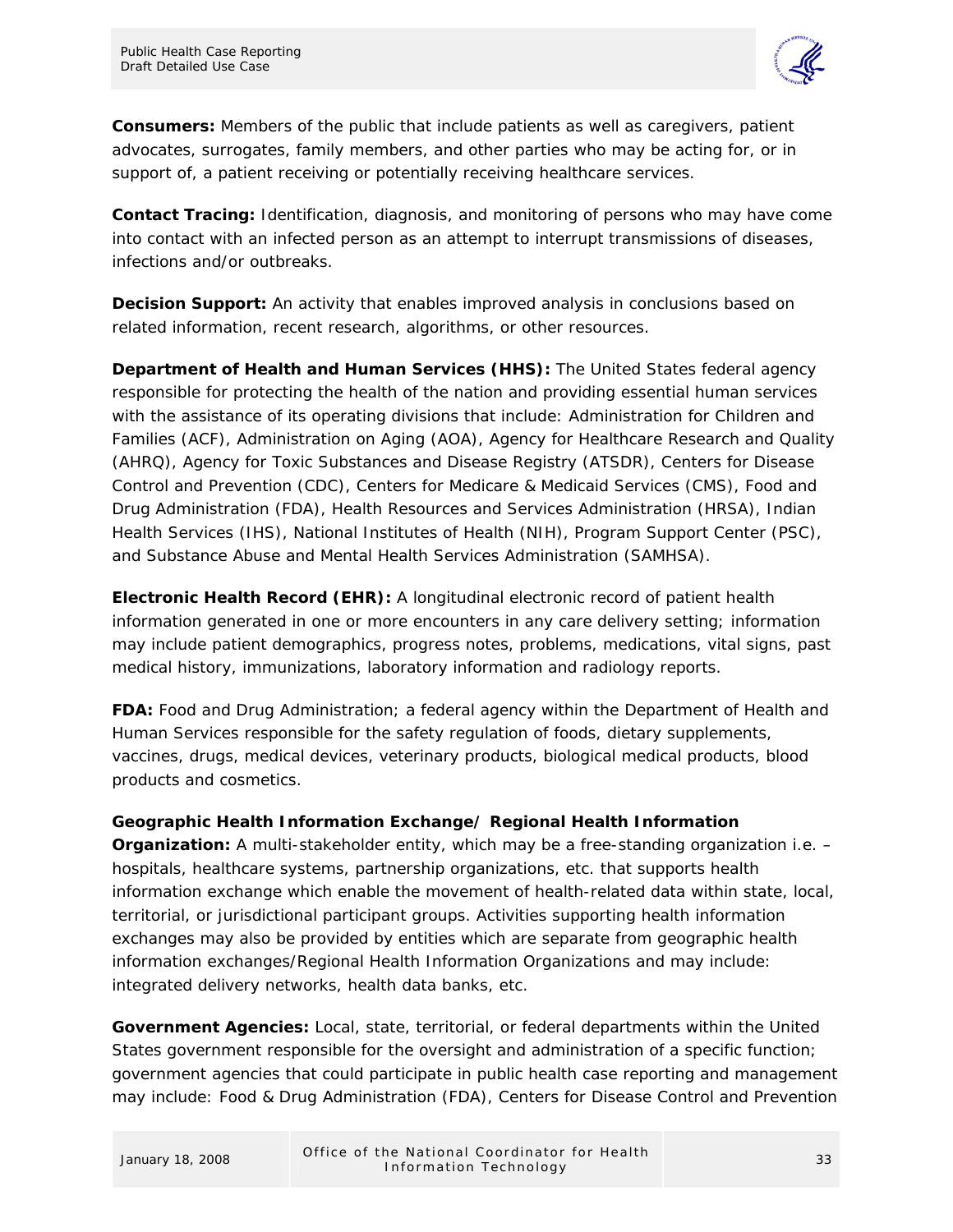

(CDC), Centers for Medicare & Medicaid Services (CMS), Department of Defense (DoD), and Department of Homeland Security (DHS).

**Health information exchange (HIE):** The functional capability to exchange health information between networks in order to exchange the health information of individuals or populations. These functional capabilities may be provided fully or partially by a variety of organizations including free-standing or geographic health information exchanges (e.g., RHIOs), integrated care delivery networks, provider organizations, health record banks, public health networks, specialty networks, and others supporting these capabilities.

**Healthcare Entities:** Organizations that are engaged in or support the delivery of healthcare; these organizations include hospitals, ambulatory clinics, long-term care facilities, community-based healthcare organizations, employers/occupational health, school health, dental clinics, psychology clinics, care delivery organizations, and other healthcare facilities.

**Healthcare Payors:** Insurers, including health plans, self-insured employer plans, and third party administrators, providing healthcare benefits to enrolled members and reimbursing provider organizations**.** 

**HITSP:** The American National Standards Institute (ANSI) Healthcare Information Technology Standards Panel; a body created in 2005 in an effort to promote interoperability and harmonization of healthcare information technology through standards that would serve as a cooperative partnership between the public and private sectors.

**Infection Control:** The discipline of preventing the spread of infections within a healthcare setting; a sub-discipline of epidemiology practiced within the confines of a health care delivery system.

**Laboratories:** A laboratory (often abbreviated lab) is a setting where specimens are sent for testing and analysis, are resulted and then results communicated back to the requestor. The types of laboratories may include clinical/medical, environmental, veterinarian and may be both private and/or public.

**Manufacturers/Distributors:** Entities which may be involved in the following activities: research, development, testing, production, storage, distribution, surveillance, and communication regarding medical/healthcare products at the community, regional, and national level such as pharmaceutical manufacturers, drug wholesalers, medical device suppliers, etc.

**Notifiable Condition:** A disease or medical condition already recognized by the law that must be reported to the government for surveillance of potential threats and risks.

**ONC:** Office of the National Coordinator for Health Information Technology; serves as the Secretary's principal advisor on the development, application, and use of health information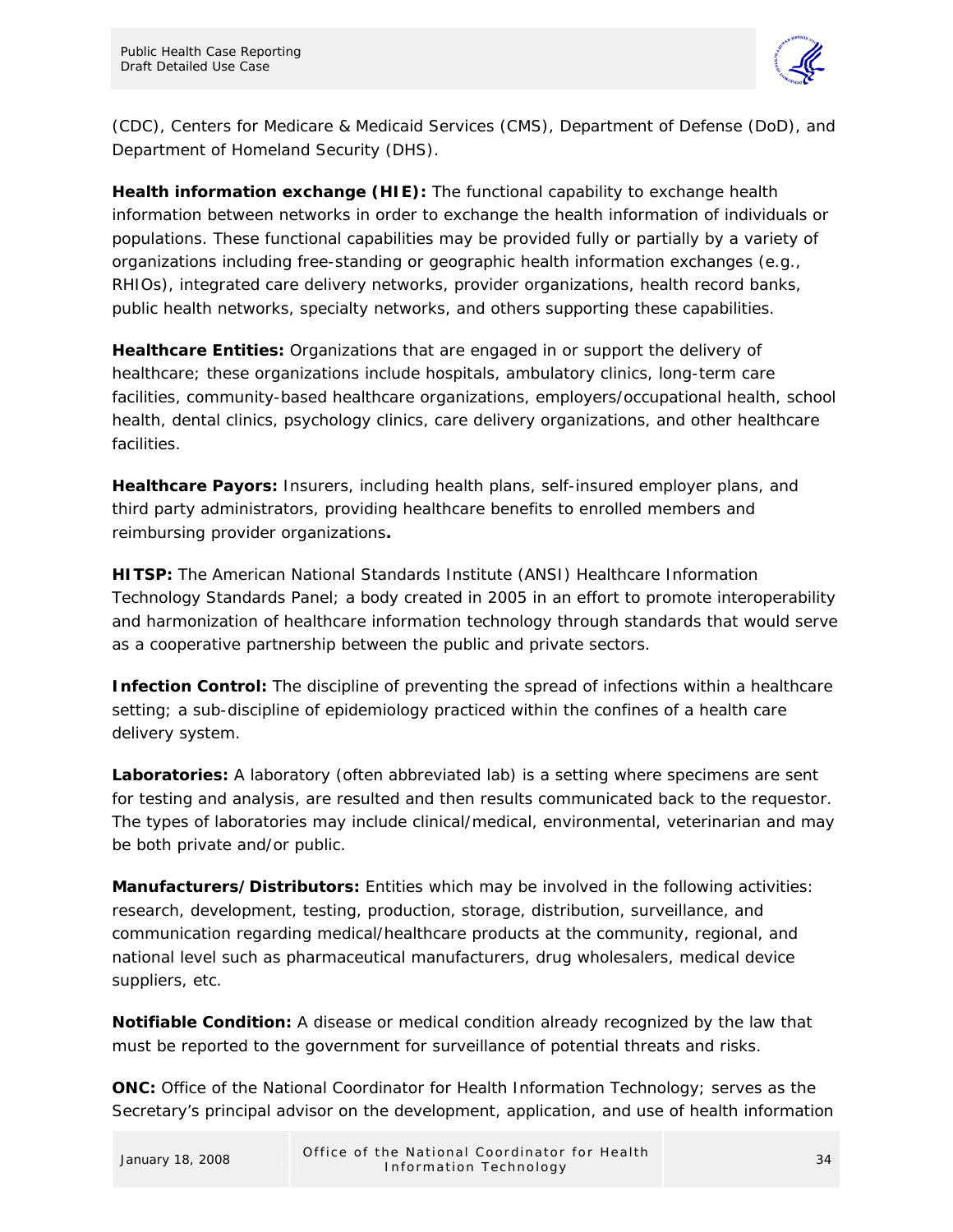

technology in an effort to improve the quality, safety and efficiency of the nations health through the development of an interoperable harmonized health information infrastructure.

**Outbreak:** A classification used in epidemiology to describe any group of people, region, country or pandemic infected with a disease.

**Patients:** Members of the public who receive healthcare services that include medical attention, care, or treatment.

**Point-to-Point Exchange:** A direct link or communication connection with defined endpoints.

**Prophylaxis:** Any medical or public health procedure including vaccines that aims to prevent, rather than treat or cure, disease; vaccines are an exampled used before the development of any illnesses to prevent infections.

**Providers:** The healthcare clinicians within healthcare delivery organizations with direct patient interaction in the delivery of care, including physicians, nurses, and other clinicians. This can also refer to healthcare delivery organizations.

**Public Health Agencies/Organizations (local/state/territorial, tribal/federal):** Local, state, territorial, tribal and federal government organizations and clinical care personnel that exist to help protect and improve the health of their respective constituents. These organizations are also involved in the coordination of ordering and distributing resources such as vaccines.

**Public Health Case:** A possible or confirmed notifiable disease/condition that has been detected; the disease/condition may not be pre-determined and therefore, may not initially fall into the notifiable category; requirements for reporting disease/conditions may be different and may be mandated by local, state, federal laws or regulations.

**Public Health Knowledge Providers:** Associations of public health individuals/organizations who provide technical advice and assistance to state and local health agencies in a broad range of areas including: occupational health, infectious diseases, immunization, environmental health, chronic diseases, injury control, and maternal and child health.

**Registries:** Organized systems for the collection, storage, retrieval, analysis and dissemination of information on individual persons to support health needs. This also includes government agencies and professional associations which define, develop and support registries**.** 

**Reporting Entities:** Organizations that report possible and/or confirmed (within their organization) cases/events to public health.